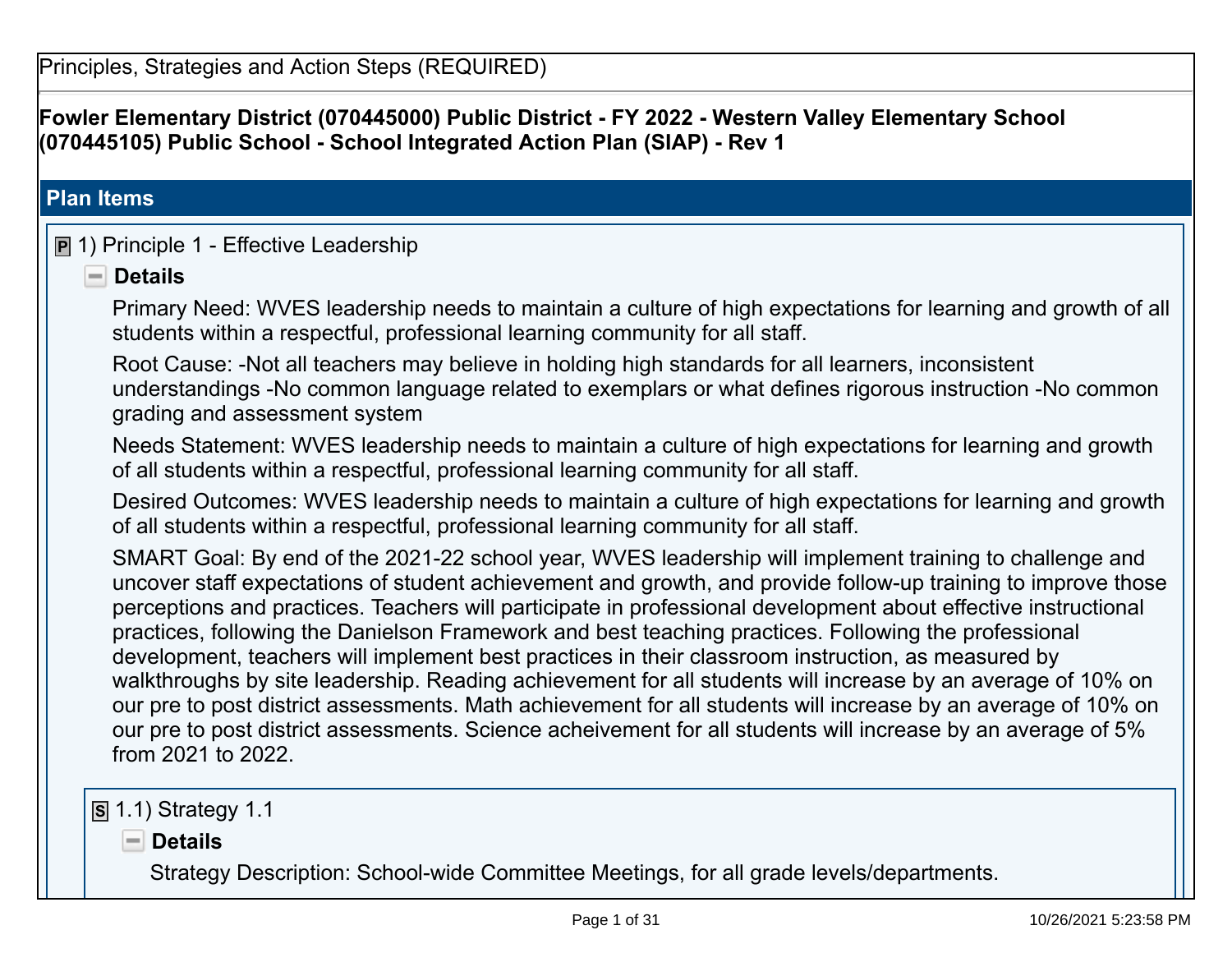|   | As 1.1.1) School-wide Committee Meetings<br>TI SW1                                                                                                                                                                                                                                                                                                                                    |
|---|---------------------------------------------------------------------------------------------------------------------------------------------------------------------------------------------------------------------------------------------------------------------------------------------------------------------------------------------------------------------------------------|
|   | $\blacksquare$ Details                                                                                                                                                                                                                                                                                                                                                                |
|   | Action Step Description: All staff will participate in school-based committees. The committees will be<br>in charge of creating schoolwide policies and procedures in discipline and safety, Response to<br>Intervention, student culture and climate, staff culture and climate, and school partnerships and<br>resources.                                                           |
|   | Person Responsible for this Action Step: Jennifer Quirk (Organization Role: Principal)                                                                                                                                                                                                                                                                                                |
|   | Timeline: 8/2/2021 to 5/26/2022                                                                                                                                                                                                                                                                                                                                                       |
|   | ESSA Evidence: Moderate evidence from at least one well-designed and well-implemented quasi-<br>experimental study                                                                                                                                                                                                                                                                    |
|   | <b>AS 1.1.2) District Wide Articulation</b><br>TI SW1                                                                                                                                                                                                                                                                                                                                 |
|   | $\blacksquare$ Details                                                                                                                                                                                                                                                                                                                                                                |
|   | Action Step Description: Teachers will meet quarterly as a horizontal articulation team. They will<br>discuss current instructional practices, share ideas, plan for future lessons, evaluate data and<br>collaborate.                                                                                                                                                                |
|   | Person Responsible for this Action Step: Jennifer Quirk (Organization Role: Principal)                                                                                                                                                                                                                                                                                                |
|   | Timeline: 8/2/2021 to 5/26/2022                                                                                                                                                                                                                                                                                                                                                       |
|   | ESSA Evidence: Demonstrates a Rationale - A well-specified logic model that is informed by<br>research or an evaluation that suggests how the intervention is likely to improve relevant outcomes<br>and an effort to study the effects of the intervention, ideally producing promising evidence or higher,<br>that will happen as part of the intervention or is underway elsewhere |
| S | 1.2) Strategy 1.2                                                                                                                                                                                                                                                                                                                                                                     |
|   | <b>Details</b><br>$\equiv$                                                                                                                                                                                                                                                                                                                                                            |
|   | <b>Strategy Description: Quarterly Action Plans</b>                                                                                                                                                                                                                                                                                                                                   |
|   | As 1.2.1) Quarterly Action Plans                                                                                                                                                                                                                                                                                                                                                      |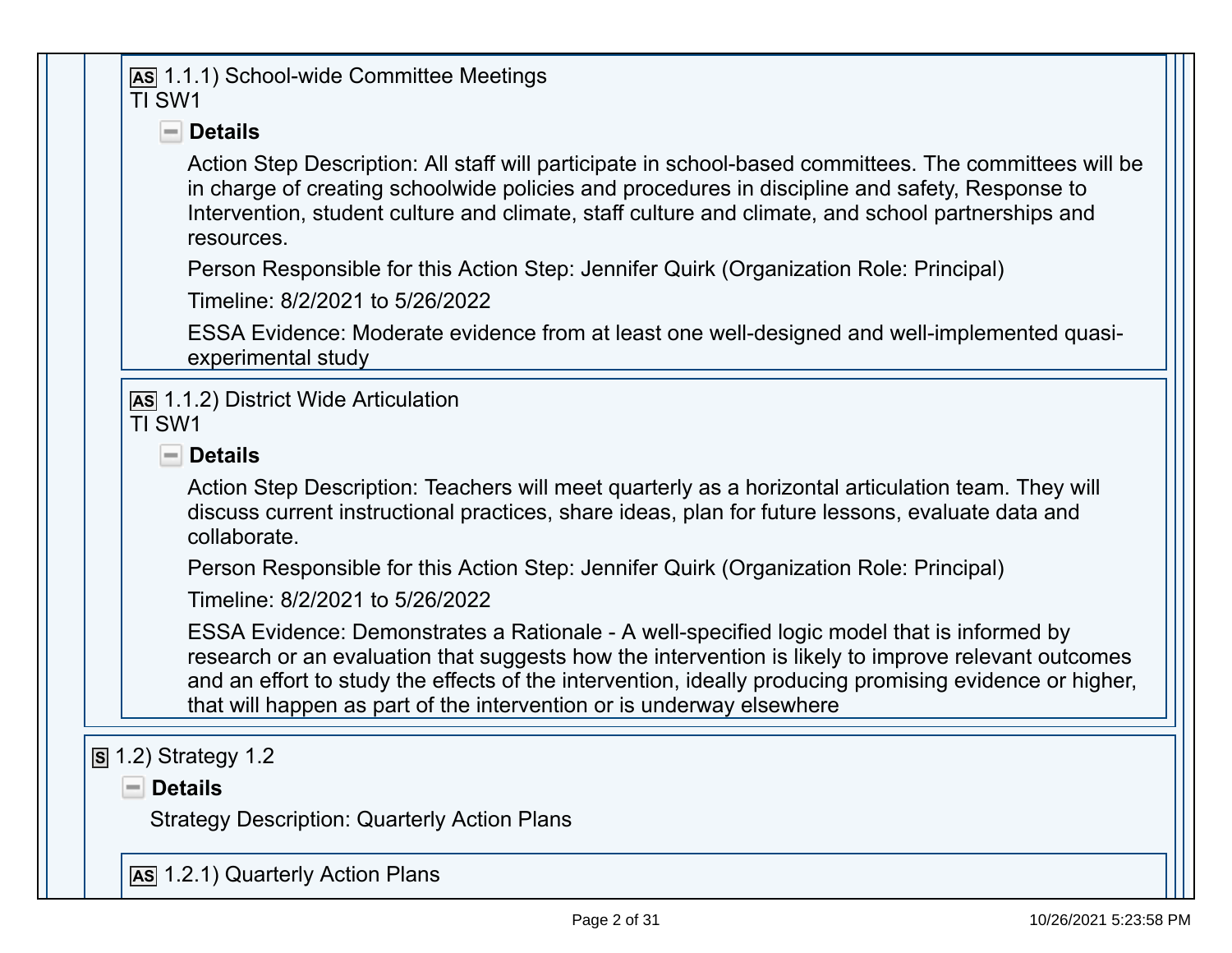| TI SW1                                                                                                                                                                                                                                                                             |
|------------------------------------------------------------------------------------------------------------------------------------------------------------------------------------------------------------------------------------------------------------------------------------|
| $\blacksquare$ Details                                                                                                                                                                                                                                                             |
| Action Step Description: Grade level action plans will be created quarterly based on areas of need.<br>Action plans will be reviewed quarterly by administration.                                                                                                                  |
| Person Responsible for this Action Step: Jennifer Quirk (Organization Role: Principal)                                                                                                                                                                                             |
| Timeline: 8/2/2021 to 5/26/2022                                                                                                                                                                                                                                                    |
| ESSA Evidence: Moderate evidence from at least one well-designed and well-implemented quasi-<br>experimental study                                                                                                                                                                 |
| $\boxed{S}$ 1.3) Strategy 1.3                                                                                                                                                                                                                                                      |
| $\blacksquare$ Details                                                                                                                                                                                                                                                             |
| Strategy Description: Site Integrated Action Plan                                                                                                                                                                                                                                  |
|                                                                                                                                                                                                                                                                                    |
| <b>AS 1.3.1) Site Integrated Action Plan</b>                                                                                                                                                                                                                                       |
|                                                                                                                                                                                                                                                                                    |
| TI SW1                                                                                                                                                                                                                                                                             |
| $\blacksquare$ Details                                                                                                                                                                                                                                                             |
| Action Step Description: A Site Integrated Action Plan will be created with all stakeholder groups,<br>by the school's Comprehensive Needs Assessment results. The plan will be shared with all<br>stakeholder groups (staff & parents) and will be monitored throughout the year. |
| Person Responsible for this Action Step: Jennifer Quirk (Organization Role: Principal)                                                                                                                                                                                             |
| Timeline: 8/2/2021 to 5/26/2022                                                                                                                                                                                                                                                    |
| ESSA Evidence: Moderate evidence from at least one well-designed and well-implemented quasi-<br>experimental study                                                                                                                                                                 |
|                                                                                                                                                                                                                                                                                    |
| $\boxed{S}$ 1.4) Strategy 1.4                                                                                                                                                                                                                                                      |
| guided by the school's Site Leadership Team. The plan will address all areas of needs, as determined<br><b>Details</b>                                                                                                                                                             |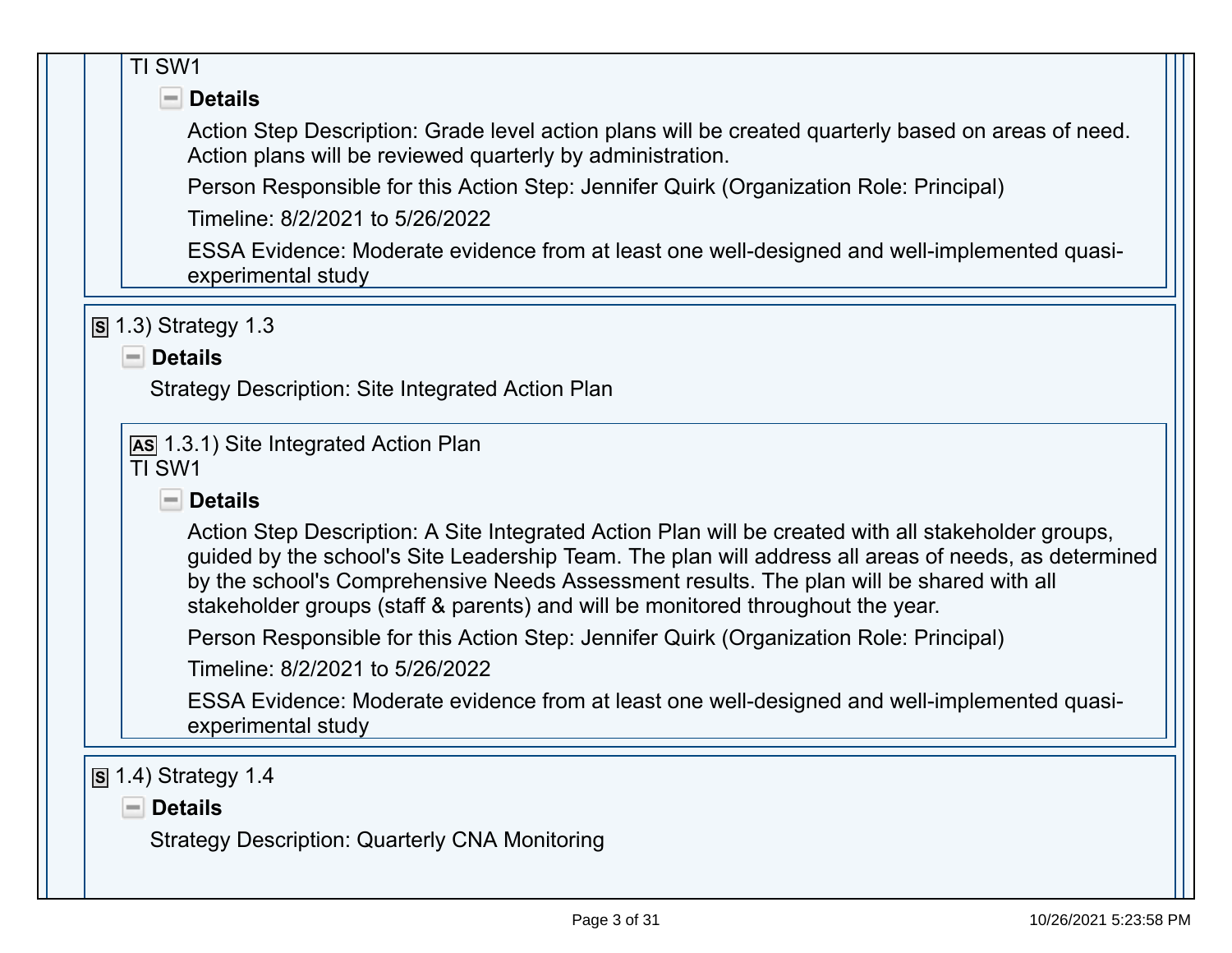### **AS** 1.4.1) IAP monitoringTI SW1

### **Details**

 Action Step Description: The school's needs will be measured and monitored by the site leadership team quarterly the school year. The on-going monitoring will inform revisions to the Integrated ActionPlan. Progress will be shared quarterly with staff and parents.

Person Responsible for this Action Step: Jennifer Quirk (Organization Role: Principal)

Timeline: 8/2/2021 to 5/26/2022

ESSA Evidence: Moderate evidence from at least one well-designed and well-implemented quasiexperimental study

# **S** 1.5) Strategy 1.5

**Details**

Strategy Description: Quarterly ELD Team Meetings

# **AS** 1.5.1) Quarterly ELD Team Meetings

# ELL

TI SW1

### **Details**

 Action Step Description: Our ELD (English Language Development) teachers will have quarterly meetings, off contract time, at minimum. AZELLA test scores/quarterly data will be reviewed, lessonplans will be monitored, and teachers will receive professional development in the development ofacademic language.

Person Responsible for this Action Step: Jennifer Quirk (Organization Role: Principal)

Timeline: 8/2/2021 to 5/26/2022

ESSA Evidence: Moderate evidence from at least one well-designed and well-implemented quasiexperimental study

**S** 1.6) Strategy 1.6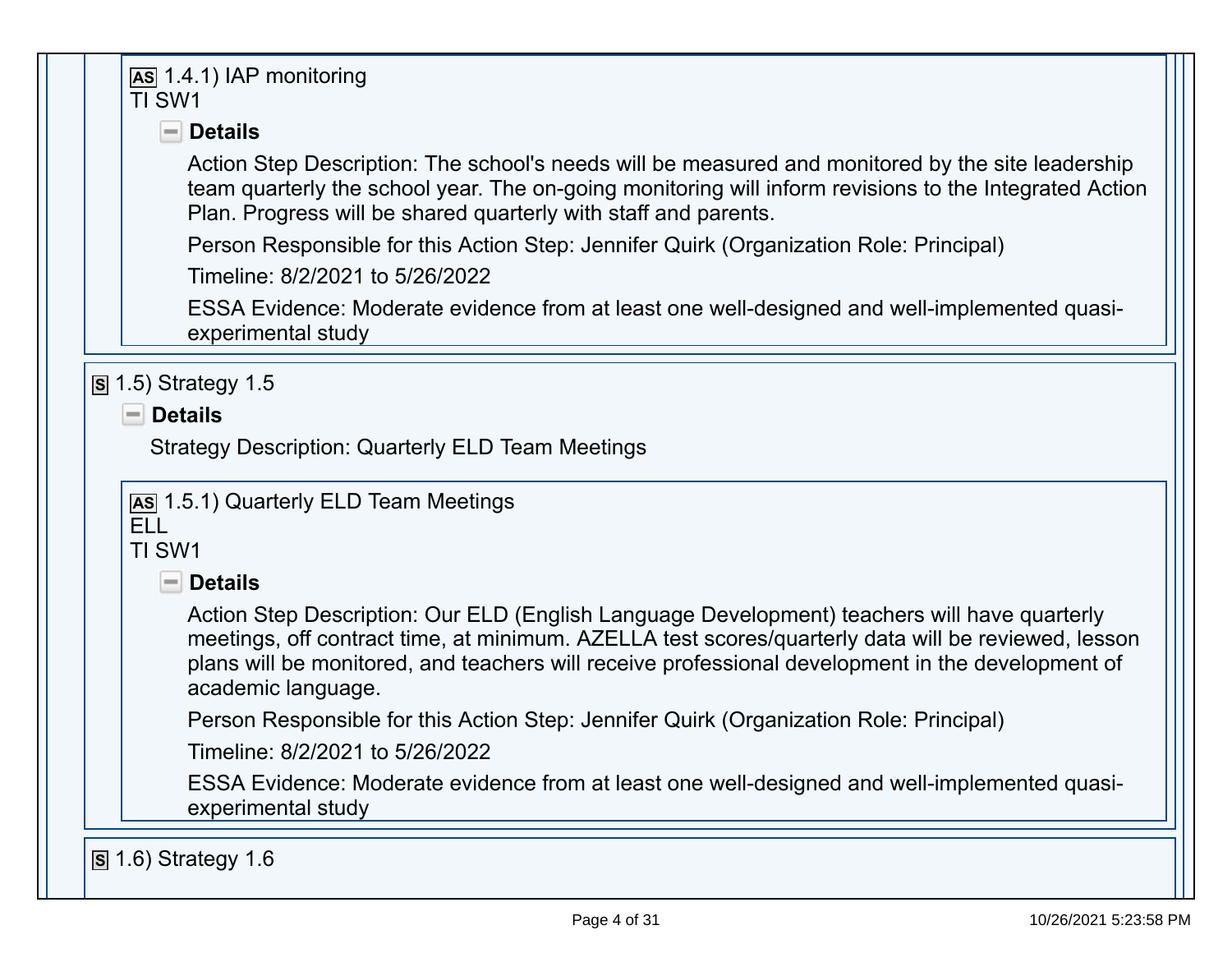| <b>Strategy Description: High Quality of Teachers</b>                                                                                                                                                                                                                                                                                                                                                  |
|--------------------------------------------------------------------------------------------------------------------------------------------------------------------------------------------------------------------------------------------------------------------------------------------------------------------------------------------------------------------------------------------------------|
| As 1.6.1) Corrective Action Plan for Non-HQ Teachers & 4 Week Notification<br>TI SW1                                                                                                                                                                                                                                                                                                                   |
| $\blacksquare$ Details                                                                                                                                                                                                                                                                                                                                                                                 |
| Action Step Description: The HR Department will meet with principals and develop a corrective action<br>plan (CAP) with set timelines for staff members that are not considered highly qualified and<br>appropriately certified. Principals will monitor their staff that have a CAP. A four-week letter will be<br>sent home to parents for any teaching staff that do not meet the Title 1 criteria. |
| Person Responsible for this Action Step: Jennifer Quirk (Organization Role: Principal)                                                                                                                                                                                                                                                                                                                 |
| Timeline: 8/2/2021 to 5/26/2022                                                                                                                                                                                                                                                                                                                                                                        |
| ESSA Evidence: Moderate evidence from at least one well-designed and well-implemented quasi-<br>experimental study                                                                                                                                                                                                                                                                                     |
|                                                                                                                                                                                                                                                                                                                                                                                                        |
| $S$ 1.7) Strategy 1.7                                                                                                                                                                                                                                                                                                                                                                                  |
| $\blacksquare$ Details                                                                                                                                                                                                                                                                                                                                                                                 |
| Strategy Description: Site Leadership Team                                                                                                                                                                                                                                                                                                                                                             |
|                                                                                                                                                                                                                                                                                                                                                                                                        |
| As 1.7.1) Site Leadership Role<br>TI SW1                                                                                                                                                                                                                                                                                                                                                               |
| $\blacksquare$ Details                                                                                                                                                                                                                                                                                                                                                                                 |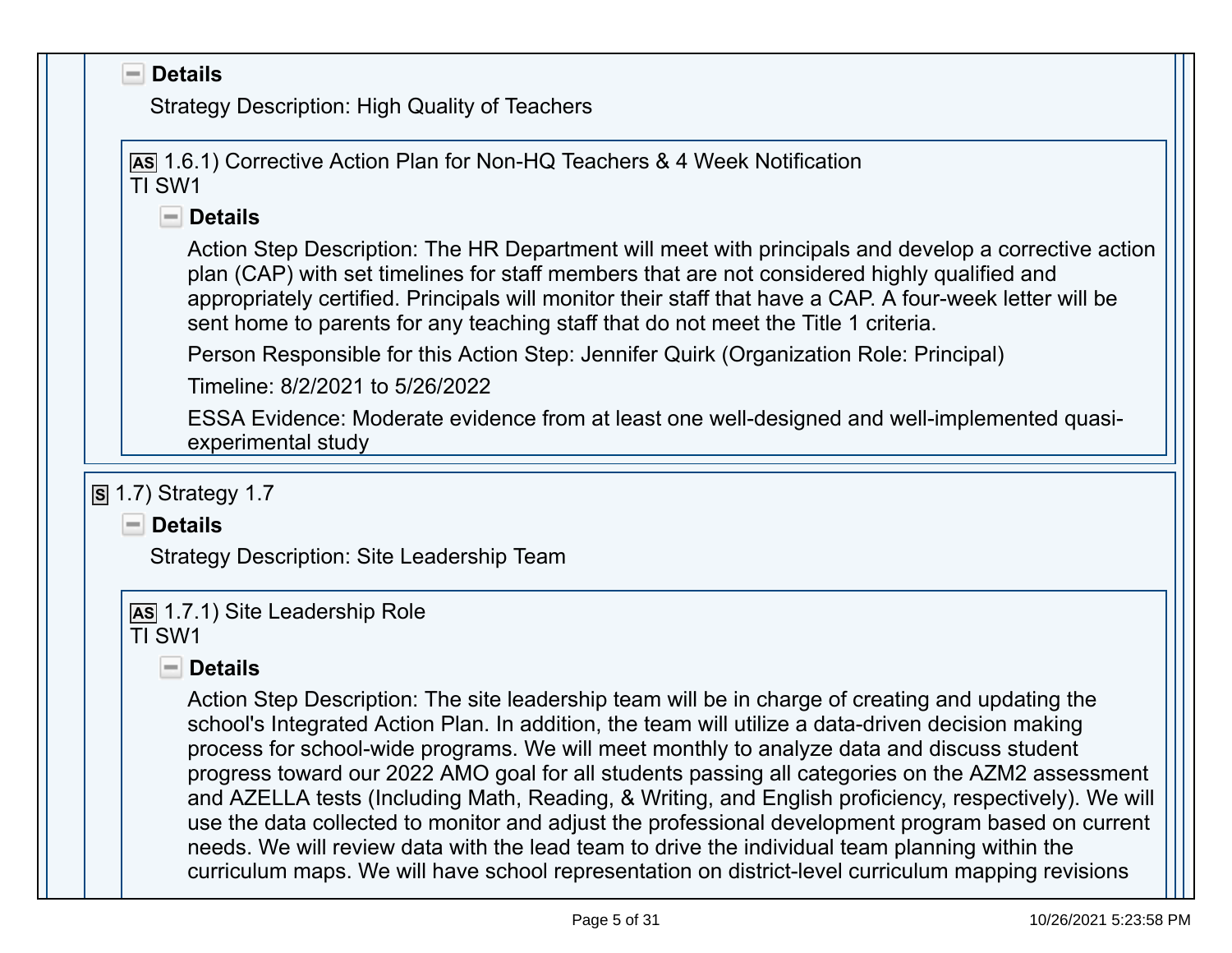and curriculum planning projects. Leadership Addendums Site Leadership addendum allocated foradditional grade level team responsibilities.Person Responsible for this Action Step: Jennifer Quirk (Organization Role: Principal)Timeline: 8/2/2021 to 5/26/2022ESSA Evidence: Moderate evidence from at least one well-designed and well-implemented quasiexperimental study**S** 1.8) Strategy 1.8**Details** Strategy Description: Grade Level Meetings**AS** 1.8.1) Grade Level MeetingsTI SW1 **Details** Action Step Description: Bi-weekly meetings across all grade levels, will be held with administrationto review common formative assessment data results. Instructional practices, professional development, and task analysis of AZ College & Career Readiness Standards will be embeddedduring the meetings.Person Responsible for this Action Step: Jennifer Quirk (Organization Role: Principal)Timeline: 8/2/2021 to 5/26/2022 ESSA Evidence: Moderate evidence from at least one well-designed and well-implemented quasiexperimental study**S** 1.9) Strategy 1.9**Details**Strategy Description: K-5 ELA and Math Leads**AS** 1.9.1) K-5 ELA and Math LeadsTI SW1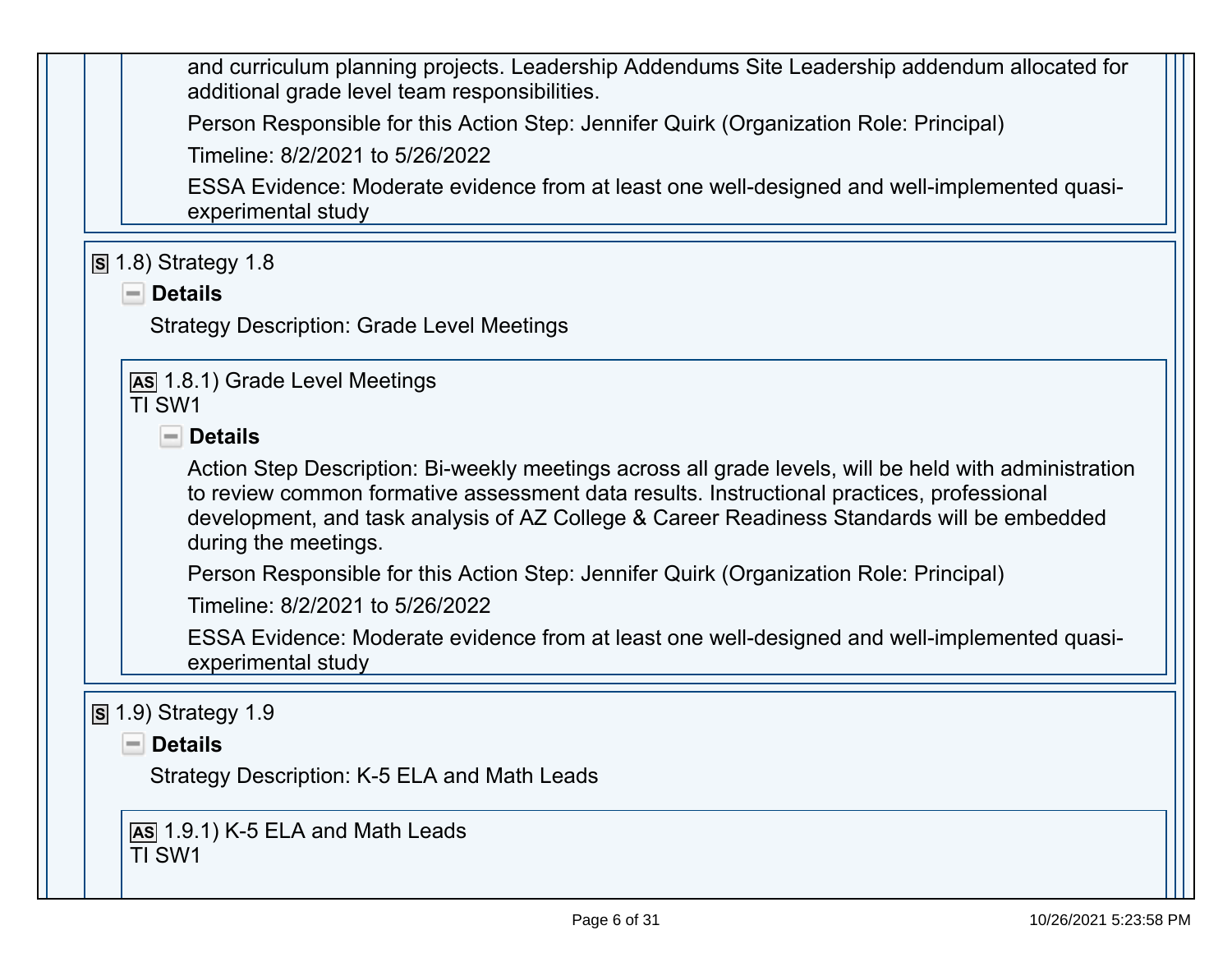| $\blacksquare$ Details                                                                                                                                                                                                                                                                                                                                                                                                                                                                                                                                                          |  |
|---------------------------------------------------------------------------------------------------------------------------------------------------------------------------------------------------------------------------------------------------------------------------------------------------------------------------------------------------------------------------------------------------------------------------------------------------------------------------------------------------------------------------------------------------------------------------------|--|
| Action Step Description: Designated lead teachers will receive professional development and serve<br>as instructional leads for the campus. Three teachers, from K-5th grades will serve as ELA lead. An<br>additional ELA ELD Lead will be selected to support English Language Learners. Three teachers<br>from K-5th grades will be selected as Math Leads. All teachers will provide professional development<br>and support to all ELA and Math teachers throughout the school year, in a trainer of trainers model.                                                       |  |
| Person Responsible for this Action Step: Jennifer Quirk (Organization Role: Principal)                                                                                                                                                                                                                                                                                                                                                                                                                                                                                          |  |
| Timeline: 8/2/2021 to 5/26/2022                                                                                                                                                                                                                                                                                                                                                                                                                                                                                                                                                 |  |
| ESSA Evidence: Moderate evidence from at least one well-designed and well-implemented quasi-<br>experimental study                                                                                                                                                                                                                                                                                                                                                                                                                                                              |  |
| $\blacksquare$ Details<br><b>Strategy Description: Monitor and Evaluate</b>                                                                                                                                                                                                                                                                                                                                                                                                                                                                                                     |  |
| AS 1.10.1) Monitor and Evaluate<br>TI SW1                                                                                                                                                                                                                                                                                                                                                                                                                                                                                                                                       |  |
| $\blacksquare$ Details                                                                                                                                                                                                                                                                                                                                                                                                                                                                                                                                                          |  |
| Action Step Description: The site leadership team will monitor and evaluate on-going meetings in the<br>following areas: Site Leadership, ELD, School-wide Committees, and Grade Level Meetings. The<br>team will evaluate the effectiveness of all meeting cohorts by reviewing meeting agendas, meeting<br>minutes, and by reviewing follow-through on action items following each meeting. Monitoring and<br>evaluating of school meetings will occur quarterly throughout the school year, and adjustments to the<br>outcomes or meeting structures will be made as needed. |  |
| Person Responsible for this Action Step: Jennifer Quirk (Organization Role: Principal)                                                                                                                                                                                                                                                                                                                                                                                                                                                                                          |  |
| Timeline: 8/2/2021 to 5/26/2022                                                                                                                                                                                                                                                                                                                                                                                                                                                                                                                                                 |  |
| ESSA Evidence: Moderate evidence from at least one well-designed and well-implemented quasi-<br>experimental study                                                                                                                                                                                                                                                                                                                                                                                                                                                              |  |
|                                                                                                                                                                                                                                                                                                                                                                                                                                                                                                                                                                                 |  |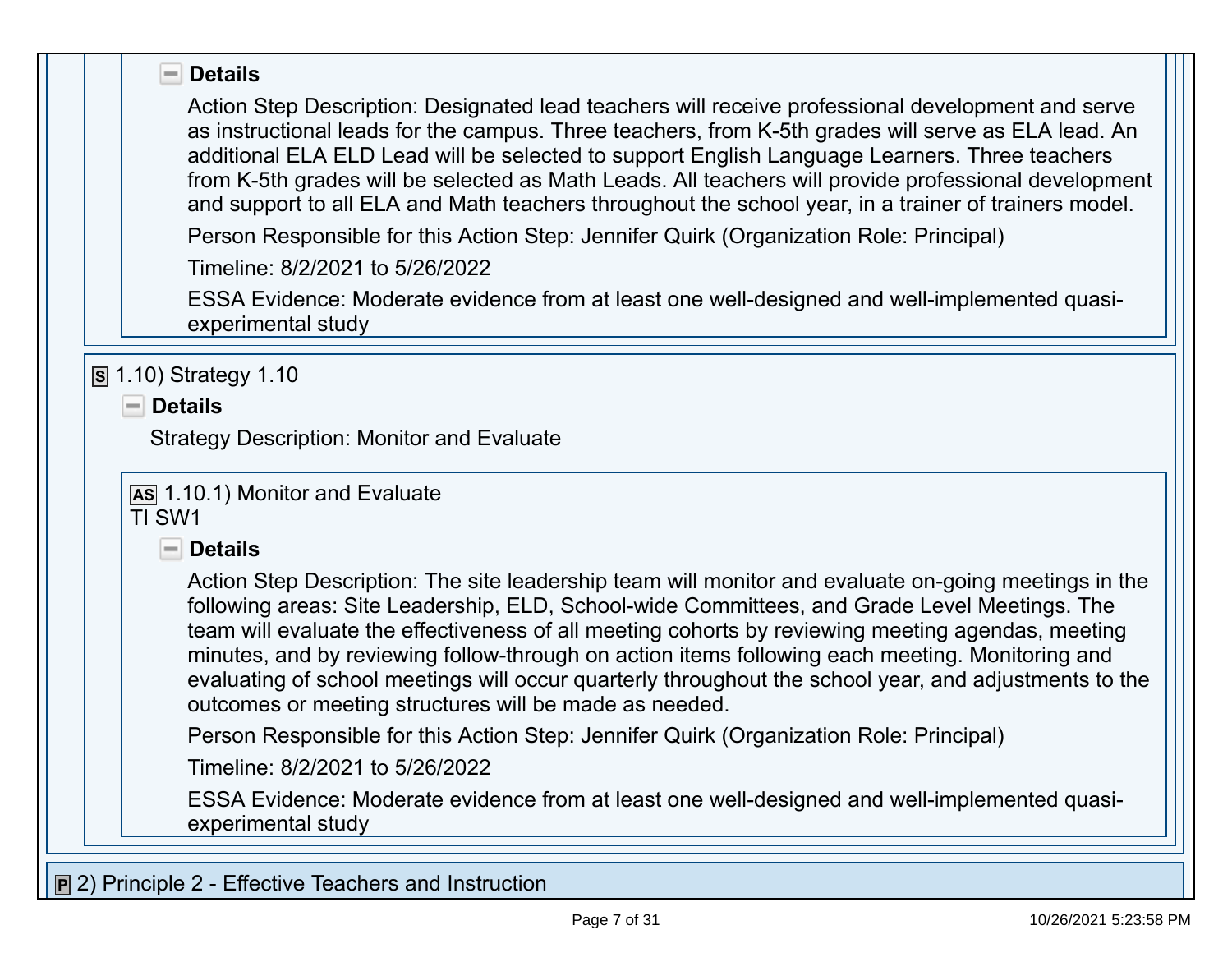#### **Details** $\overline{\phantom{a}}$

 Primary Need: Western Valley Elementary School teachers use all available student data to intentionally planinstruction that supports every student in meeting rigorous learning goals including differentiated instructionand following the Universal Design for Learning.

Root Cause: -Need training on instructional practices for support staff -Need training on UDL -Time is limitedfor PD and debriefing after classroom observations -Teachers have excuses for subgroups' failure

 Needs Statement: WVES teachers need to use all available student data to intentionally plan instruction thatsupports every student in meeting rigorous learning goals.

Desired Outcomes: Western Valley Elementary School teachers will use all available student data to intentionally plan instruction that supports every student in meeting rigorous learning goals includingdifferentiated instruction and following the Universal Design for Learning.

SMART Goal: By the end of 2021-2022 school year, a school-wide system will be created and implemented which will use all available student data to intentionally plan instruction that supports every student in meeting rigorous learning goals. Reading achievement for all students will increase by an average of 10% on our pre to post district assessments. Math achievement for all students will increase by an average of 10% on our pre to post district assessments. Science acheivement for all students will increase by an average of 5% from 2021 to2022.

# **S** 2.1) Strategy 2.1

**Details**

Strategy Description: School-Wide Academic Vocabulary

# **AS** 2.1.1) Academic Vocabulary

TI SW1

### **Details**

Action Step Description: The school will integrate a school-wide academic vocabulary focus, which isa district-wide initiative to increase reading comprehension. Academic vocabulary will be postedweekly in every classroom, from kindergarten to 5th grades.

Person Responsible for this Action Step: Jennifer Quirk (Organization Role: Principal)

Timeline: 8/2/2021 to 5/26/2022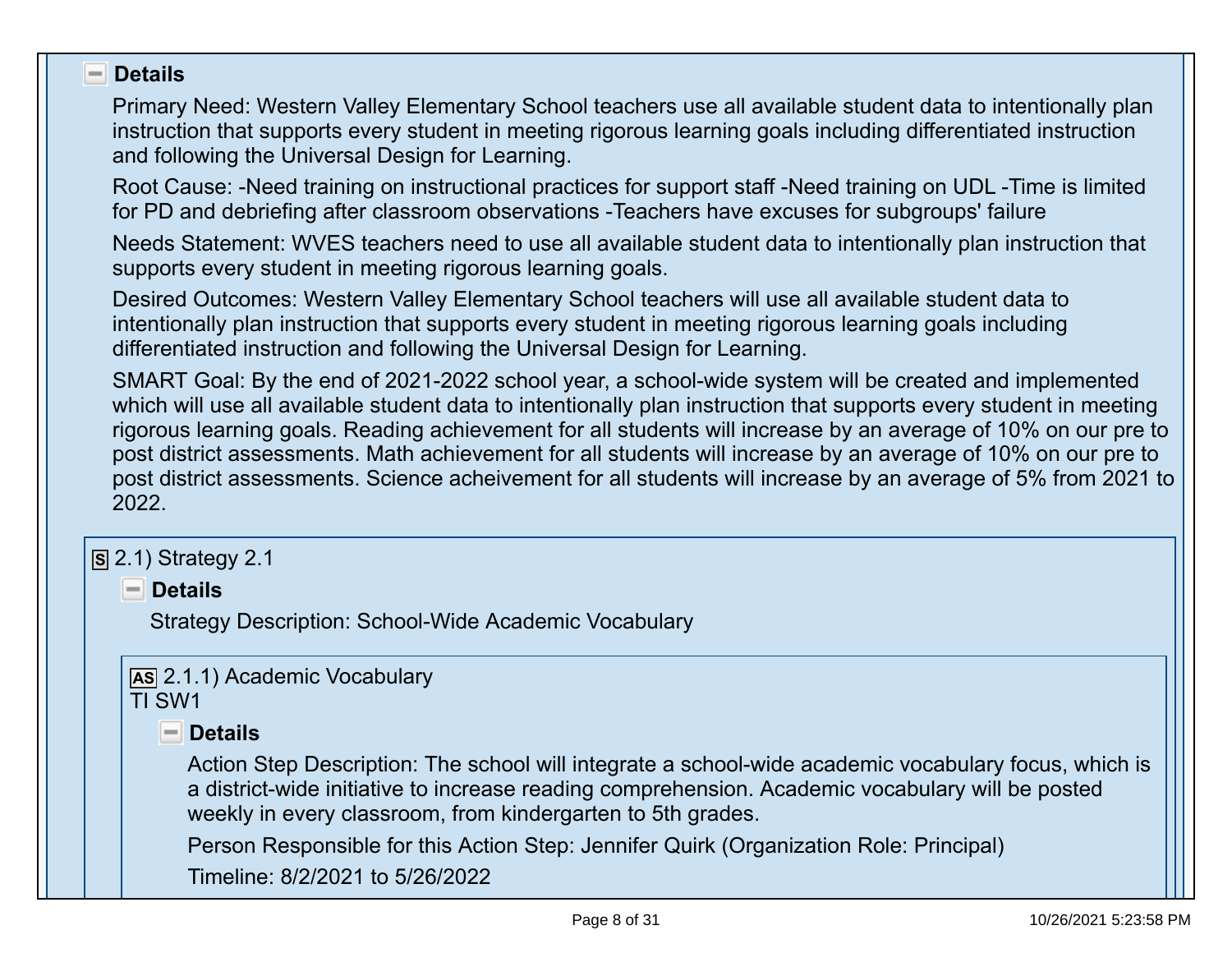| ESSA Evidence: Moderate evidence from at least one well-designed and well-implemented quasi-<br>experimental study                                                                                                                                                                                                                                                                                                                                                                                                           |
|------------------------------------------------------------------------------------------------------------------------------------------------------------------------------------------------------------------------------------------------------------------------------------------------------------------------------------------------------------------------------------------------------------------------------------------------------------------------------------------------------------------------------|
| $\boxed{S}$ 2.2) Strategy 2.2                                                                                                                                                                                                                                                                                                                                                                                                                                                                                                |
| $\blacksquare$ Details                                                                                                                                                                                                                                                                                                                                                                                                                                                                                                       |
| <b>Strategy Description: Online Instructional Resources</b>                                                                                                                                                                                                                                                                                                                                                                                                                                                                  |
| [AS 2.2.1] Online Instructional Resources<br>TI SW1                                                                                                                                                                                                                                                                                                                                                                                                                                                                          |
| $\blacksquare$ Details                                                                                                                                                                                                                                                                                                                                                                                                                                                                                                       |
| Action Step Description: Online programs will be utilized to support student achievement, including<br>Online Wonders, Reading A to Z, Study Island, Into Math online, and other district-approved<br>supplemental programs.                                                                                                                                                                                                                                                                                                 |
| Person Responsible for this Action Step: Jennifer Quirk (Organization Role: Principal)                                                                                                                                                                                                                                                                                                                                                                                                                                       |
| Timeline: 8/2/2021 to 5/26/2022                                                                                                                                                                                                                                                                                                                                                                                                                                                                                              |
| ESSA Evidence: Moderate evidence from at least one well-designed and well-implemented quasi-<br>experimental study                                                                                                                                                                                                                                                                                                                                                                                                           |
| $\overline{S}$ 2.3) Strategy 2.3                                                                                                                                                                                                                                                                                                                                                                                                                                                                                             |
| <b>Details</b><br>$=$                                                                                                                                                                                                                                                                                                                                                                                                                                                                                                        |
| Strategy Description: Implementation of RTI System of Instruction                                                                                                                                                                                                                                                                                                                                                                                                                                                            |
| AS 2.3.1) Implementation of RTI System of Instruction<br>TI SW1                                                                                                                                                                                                                                                                                                                                                                                                                                                              |
| <u>– Details</u>                                                                                                                                                                                                                                                                                                                                                                                                                                                                                                             |
| Action Step Description: The school will select a RTI team that consists of the Literacy Leads,<br>Administration, Special Education teacher, and school counselor. The team will lead an RTI academic<br>program that provides PD on integrating in-class interventions, provides additional structure for pull-<br>out interventions, and enhances our after-school enrichment and intervention program. The<br>administrative team will ensure fidelity of the core instruction, while the RTI team will monitor the Tier |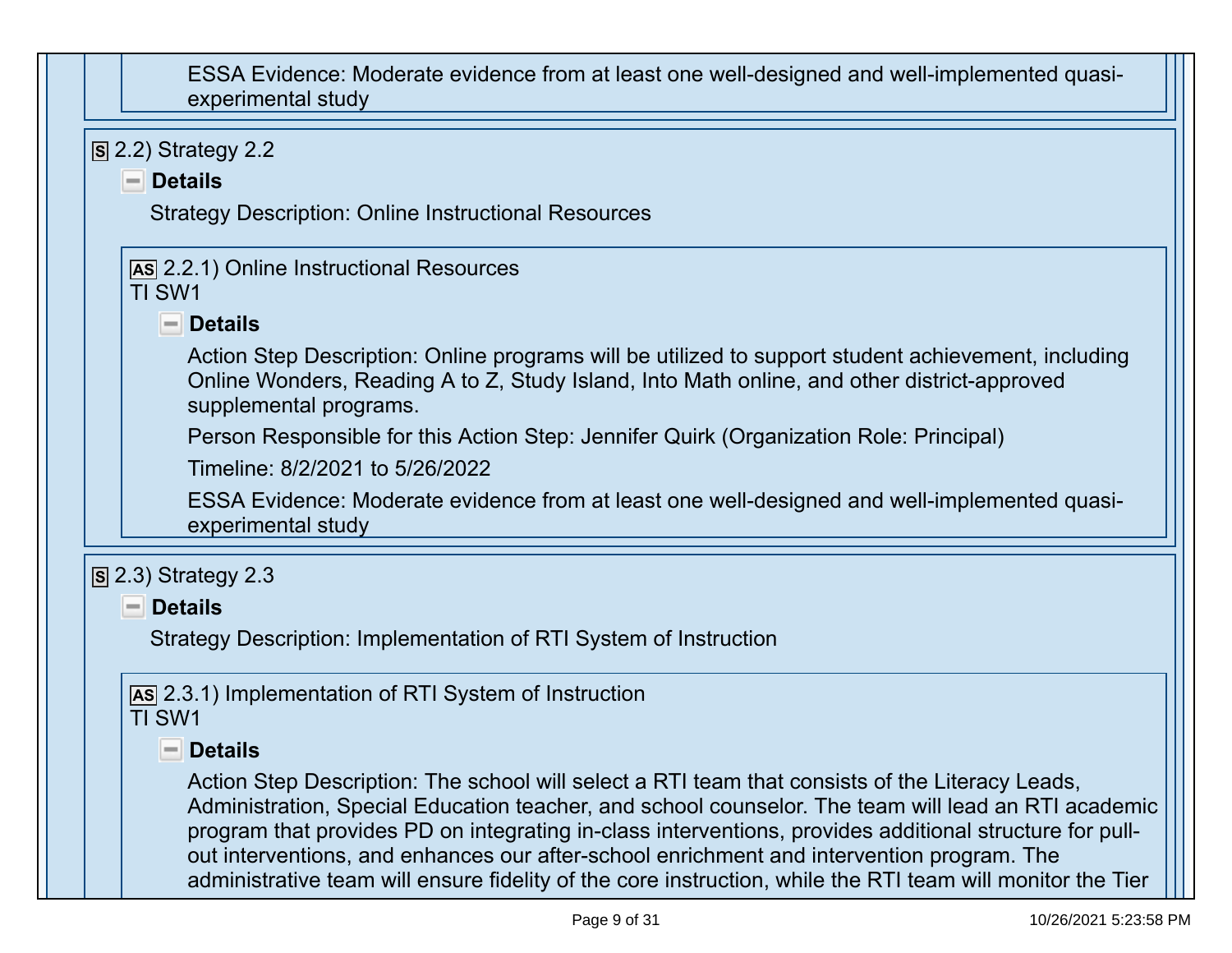2 and Tier 3 interventions. In addition, classified staff members will assist the Reading Interventionistin providing assistance to targeted students.

Person Responsible for this Action Step: Jennifer Quirk (Organization Role: Principal)

Timeline: 8/2/2021 to 5/26/2022

 ESSA Evidence: Moderate evidence from at least one well-designed and well-implemented quasiexperimental study

| $\overline{S}$ 2.4) Strategy 2.4<br>$\blacksquare$ Details<br><b>Strategy Description: CST Process</b>                                                                                                                                                                                                                                                                                                                                                                     |
|----------------------------------------------------------------------------------------------------------------------------------------------------------------------------------------------------------------------------------------------------------------------------------------------------------------------------------------------------------------------------------------------------------------------------------------------------------------------------|
| $AS$ 2.4.1) CST Process<br>TI SW1                                                                                                                                                                                                                                                                                                                                                                                                                                          |
| $\blacksquare$ Details                                                                                                                                                                                                                                                                                                                                                                                                                                                     |
| Action Step Description: Teachers that are not able to help a student progress with Tier II<br>interventions will refer the child to the Child Study Team (CST) process. In the CST process, the CST<br>coordinator, team of teachers, and administration will provide goals, specific interventions, and an<br>avenue for progress monitoring data showing growth toward the goal. This will be an essential part of<br>the RTI process as well as the ChildFind process. |
| Person Responsible for this Action Step: Jennifer Quirk (Organization Role: Principal)<br>Timeline: 8/2/2021 to 5/26/2022                                                                                                                                                                                                                                                                                                                                                  |
| ESSA Evidence: Moderate evidence from at least one well-designed and well-implemented quasi-<br>experimental study                                                                                                                                                                                                                                                                                                                                                         |
| $\overline{S}$ 2.5) Strategy 2.5                                                                                                                                                                                                                                                                                                                                                                                                                                           |
| $\blacksquare$ Details<br>Strategy Description: Use of Technology Hardware and Devices                                                                                                                                                                                                                                                                                                                                                                                     |
| As 2.5.1) Use of Technology Hardware & Devices<br>TI SW1                                                                                                                                                                                                                                                                                                                                                                                                                   |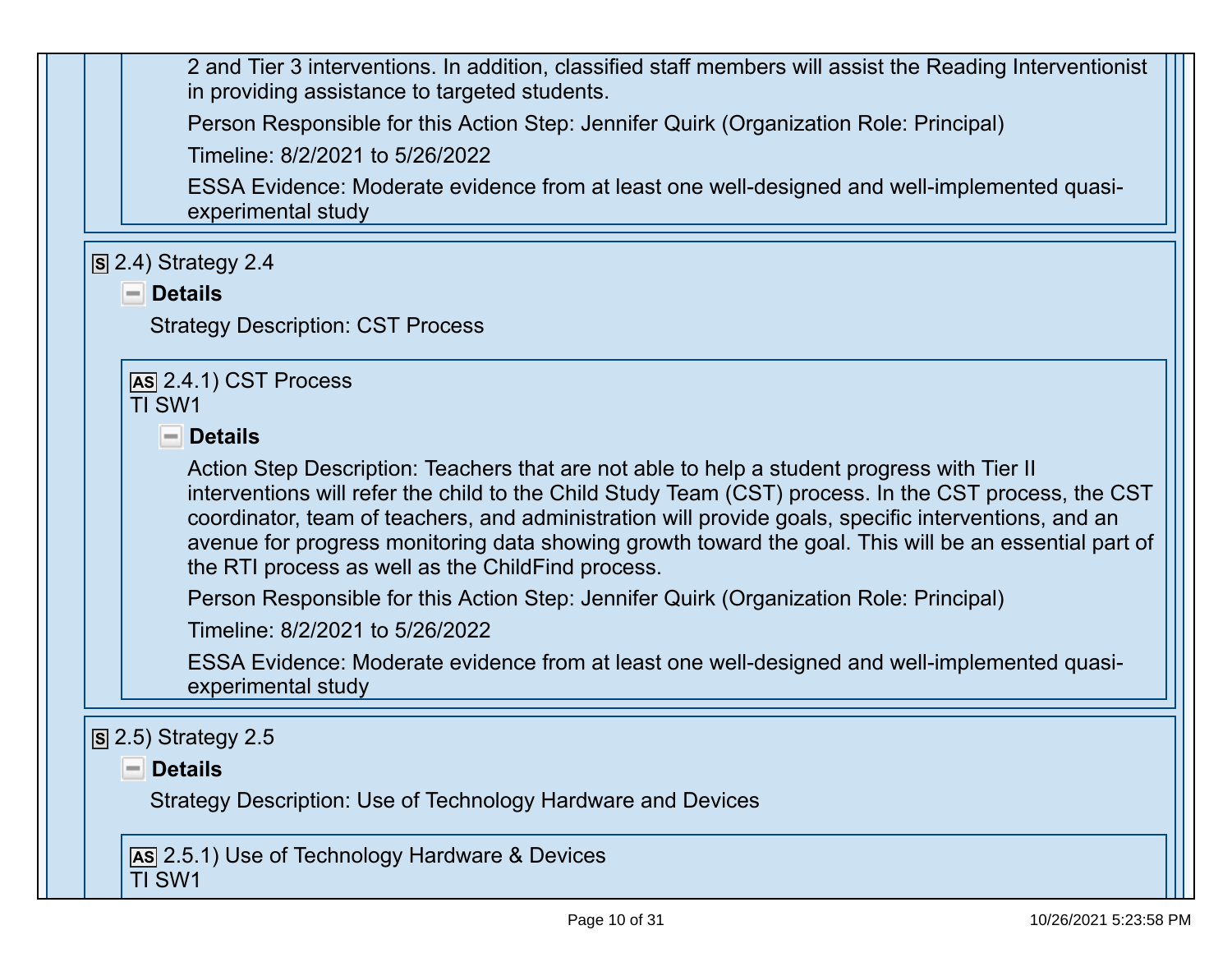|  | - Details                                                                                                                                                                                                                                                                                                                                                                                                                                                                                                                                                                                                                                                                                                                                                   |
|--|-------------------------------------------------------------------------------------------------------------------------------------------------------------------------------------------------------------------------------------------------------------------------------------------------------------------------------------------------------------------------------------------------------------------------------------------------------------------------------------------------------------------------------------------------------------------------------------------------------------------------------------------------------------------------------------------------------------------------------------------------------------|
|  | Action Step Description: The use of educational technology devices, including Chrome Books, iPads,<br>laptops, document cameras, interactive boards, and amplification systems, will be integrated in the<br>classroom to enhance instruction. On-going professional development and training will be provided to<br>all teachers. One site Google teacher lead will support best practices in the classroom.                                                                                                                                                                                                                                                                                                                                               |
|  | Person Responsible for this Action Step: Jennifer Quirk (Organization Role: Principal)                                                                                                                                                                                                                                                                                                                                                                                                                                                                                                                                                                                                                                                                      |
|  | Timeline: 8/2/2021 to 5/26/2022                                                                                                                                                                                                                                                                                                                                                                                                                                                                                                                                                                                                                                                                                                                             |
|  | ESSA Evidence: Moderate evidence from at least one well-designed and well-implemented quasi-<br>experimental study                                                                                                                                                                                                                                                                                                                                                                                                                                                                                                                                                                                                                                          |
|  | $\boxed{S}$ 2.6) Strategy 2.6                                                                                                                                                                                                                                                                                                                                                                                                                                                                                                                                                                                                                                                                                                                               |
|  | $\blacksquare$ Details                                                                                                                                                                                                                                                                                                                                                                                                                                                                                                                                                                                                                                                                                                                                      |
|  | Strategy Description: K-5th Grade Data Binder System                                                                                                                                                                                                                                                                                                                                                                                                                                                                                                                                                                                                                                                                                                        |
|  | As 2.6.1) K-5th Grade Data Binder System<br>TI SW1                                                                                                                                                                                                                                                                                                                                                                                                                                                                                                                                                                                                                                                                                                          |
|  | $\blacksquare$ Details                                                                                                                                                                                                                                                                                                                                                                                                                                                                                                                                                                                                                                                                                                                                      |
|  | Action Step Description: All teachers use a data binder to track individual student mastery of<br>individual performance objectives. Teachers may meet weekly during their common prep time to<br>share data binders and plan based on a needs assessment of concept mastery and common<br>formative assessments. This will also guide the scope of the intervention program. Teachers will also<br>track Tier II intervention groups and continue to provide intervention until mastery is achieved. Data<br>binders will be submitted and reviewed by administration. In addition, the K-4th grade student profile<br>sheets will be collected and distributed to future teachers in order to provide longitudinal student data<br>for planning purposes. |
|  | Person Responsible for this Action Step: Jennifer Quirk (Organization Role: Principal)                                                                                                                                                                                                                                                                                                                                                                                                                                                                                                                                                                                                                                                                      |
|  | Timeline: 8/2/2021 to 5/26/2022                                                                                                                                                                                                                                                                                                                                                                                                                                                                                                                                                                                                                                                                                                                             |
|  | ESSA Evidence: Moderate evidence from at least one well-designed and well-implemented quasi-<br>experimental study                                                                                                                                                                                                                                                                                                                                                                                                                                                                                                                                                                                                                                          |
|  |                                                                                                                                                                                                                                                                                                                                                                                                                                                                                                                                                                                                                                                                                                                                                             |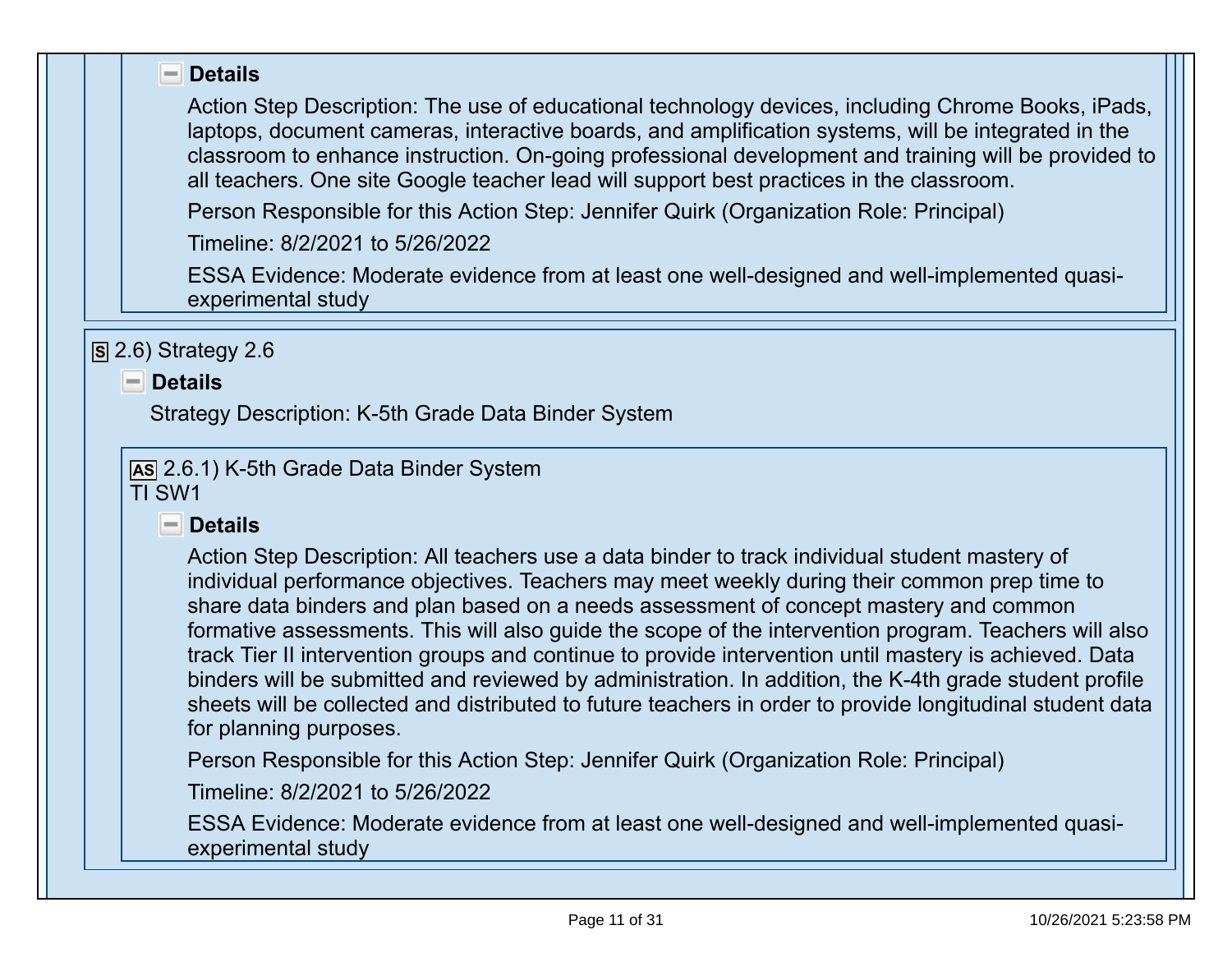| $\boxed{S}$ 2.7) Strategy 2.7                                                                                                                                                                                                                                                                                                                                                                                                                                                                                                                                                                                                                                                                                                                                                                                      |
|--------------------------------------------------------------------------------------------------------------------------------------------------------------------------------------------------------------------------------------------------------------------------------------------------------------------------------------------------------------------------------------------------------------------------------------------------------------------------------------------------------------------------------------------------------------------------------------------------------------------------------------------------------------------------------------------------------------------------------------------------------------------------------------------------------------------|
| $\blacksquare$ Details                                                                                                                                                                                                                                                                                                                                                                                                                                                                                                                                                                                                                                                                                                                                                                                             |
| Strategy Description: Professional Development Plan                                                                                                                                                                                                                                                                                                                                                                                                                                                                                                                                                                                                                                                                                                                                                                |
|                                                                                                                                                                                                                                                                                                                                                                                                                                                                                                                                                                                                                                                                                                                                                                                                                    |
| As 2.7.1) Professional Development Plan<br><b>Prof Dev</b>                                                                                                                                                                                                                                                                                                                                                                                                                                                                                                                                                                                                                                                                                                                                                         |
| TI SW1                                                                                                                                                                                                                                                                                                                                                                                                                                                                                                                                                                                                                                                                                                                                                                                                             |
| $\blacksquare$ Details                                                                                                                                                                                                                                                                                                                                                                                                                                                                                                                                                                                                                                                                                                                                                                                             |
| Action Step Description: The administration will implement a comprehensive professional<br>development program that addresses scientific-based strategies for improving core instruction and<br>student achievement. All certified staff will receive continued training in our district writing program<br>and will continue literacy training. Social Emotional Learning professional development will be<br>provided to our K-5th grade general and special education staff, support staff, special area teachers.<br>All new teachers will receive Academic Language Acquisition training. Professional development will<br>be provided by district consultants and teacher leads on our campus through a trainer-of-trainers<br>model. Participants will be asked to complete an need of training evaluation. |
| Person Responsible for this Action Step: Jennifer Quirk (Organization Role: Principal)                                                                                                                                                                                                                                                                                                                                                                                                                                                                                                                                                                                                                                                                                                                             |
| Timeline: 8/2/2021 to 5/26/2022                                                                                                                                                                                                                                                                                                                                                                                                                                                                                                                                                                                                                                                                                                                                                                                    |
| ESSA Evidence: Moderate evidence from at least one well-designed and well-implemented quasi-<br>experimental study                                                                                                                                                                                                                                                                                                                                                                                                                                                                                                                                                                                                                                                                                                 |
| $\boxed{S}$ 2.8) Strategy 2.8                                                                                                                                                                                                                                                                                                                                                                                                                                                                                                                                                                                                                                                                                                                                                                                      |
| <b>Details</b><br>$=$ $\overline{ }$                                                                                                                                                                                                                                                                                                                                                                                                                                                                                                                                                                                                                                                                                                                                                                               |
| <b>Strategy Description: Interventions</b>                                                                                                                                                                                                                                                                                                                                                                                                                                                                                                                                                                                                                                                                                                                                                                         |
| AS 2.8.1) Interventions<br>TI SW1                                                                                                                                                                                                                                                                                                                                                                                                                                                                                                                                                                                                                                                                                                                                                                                  |
| $\blacksquare$ Details                                                                                                                                                                                                                                                                                                                                                                                                                                                                                                                                                                                                                                                                                                                                                                                             |
| Action Step Description: In the classroom, teachers will perform small and large group interventions<br>with supplementary materials from the district curriculum when the data indicates that there are                                                                                                                                                                                                                                                                                                                                                                                                                                                                                                                                                                                                           |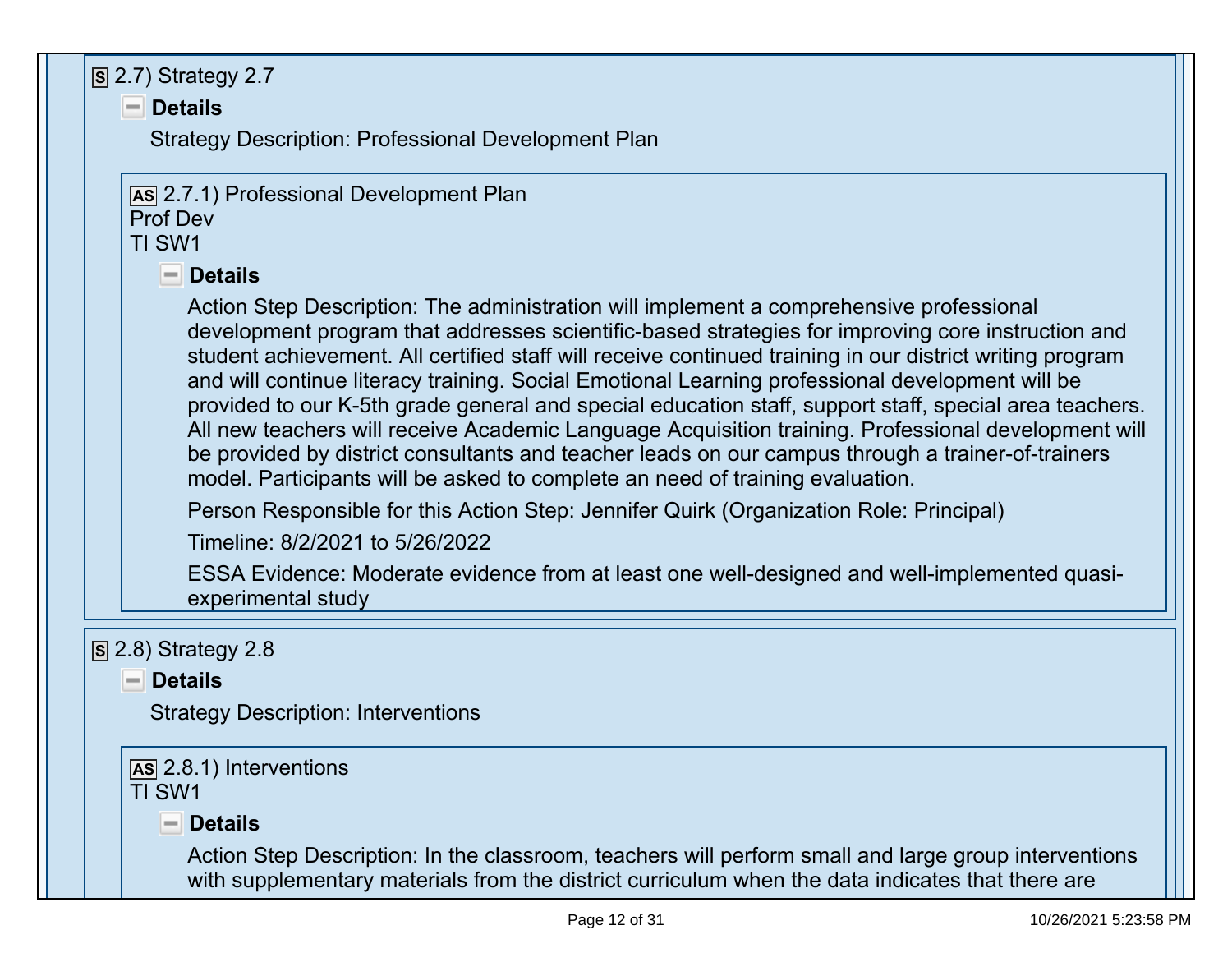| students that have not mastered the performance objective. Teachers will utilize SIPPS, Read           |  |  |
|--------------------------------------------------------------------------------------------------------|--|--|
| Naturally, and supplemental intervention programs from the district adopted curriculum. Interventions  |  |  |
| will be provided before, during, and after school (21st CCLC).                                         |  |  |
|                                                                                                        |  |  |
| Person Responsible for this Action Step: Jennifer Quirk (Organization Role: Principal)                 |  |  |
| Timeline: 8/2/2021 to 5/26/2022                                                                        |  |  |
|                                                                                                        |  |  |
| ESSA Evidence: Moderate evidence from at least one well-designed and well-implemented quasi-           |  |  |
| experimental study                                                                                     |  |  |
|                                                                                                        |  |  |
|                                                                                                        |  |  |
| $\boxed{S}$ 2.9) Strategy 2.9                                                                          |  |  |
| $\blacksquare$ Details                                                                                 |  |  |
|                                                                                                        |  |  |
| <b>Strategy Description: Site Leadership Summer Planning</b>                                           |  |  |
|                                                                                                        |  |  |
| As 2.9.1) Site Leadership Summer Planning                                                              |  |  |
| TI SW1                                                                                                 |  |  |
|                                                                                                        |  |  |
| <b>Details</b><br>$=$                                                                                  |  |  |
|                                                                                                        |  |  |
| Action Step Description: Summer planning time is allotted for the site leadership team to plan for the |  |  |
| upcoming school year. The CNA, Title 1 Parent Survey, and student assessment results, and              |  |  |
| professional development evaluation results will be used to make the necessary revisions to the IAP.   |  |  |
|                                                                                                        |  |  |
| Person Responsible for this Action Step: Jennifer Quirk (Organization Role: Principal)                 |  |  |
| Timeline: 8/2/2021 to 5/26/2022                                                                        |  |  |
|                                                                                                        |  |  |
| ESSA Evidence: Moderate evidence from at least one well-designed and well-implemented quasi-           |  |  |
| experimental study                                                                                     |  |  |
|                                                                                                        |  |  |
|                                                                                                        |  |  |
| $\overline{S}$ 2.10) Strategy 2.10                                                                     |  |  |
| $\blacksquare$ Details                                                                                 |  |  |
|                                                                                                        |  |  |
| <b>Strategy Description: ELD Summer Planning</b>                                                       |  |  |
|                                                                                                        |  |  |
| AS 2.10.1) ELD Summer Planning                                                                         |  |  |
| TI SW1                                                                                                 |  |  |
|                                                                                                        |  |  |
|                                                                                                        |  |  |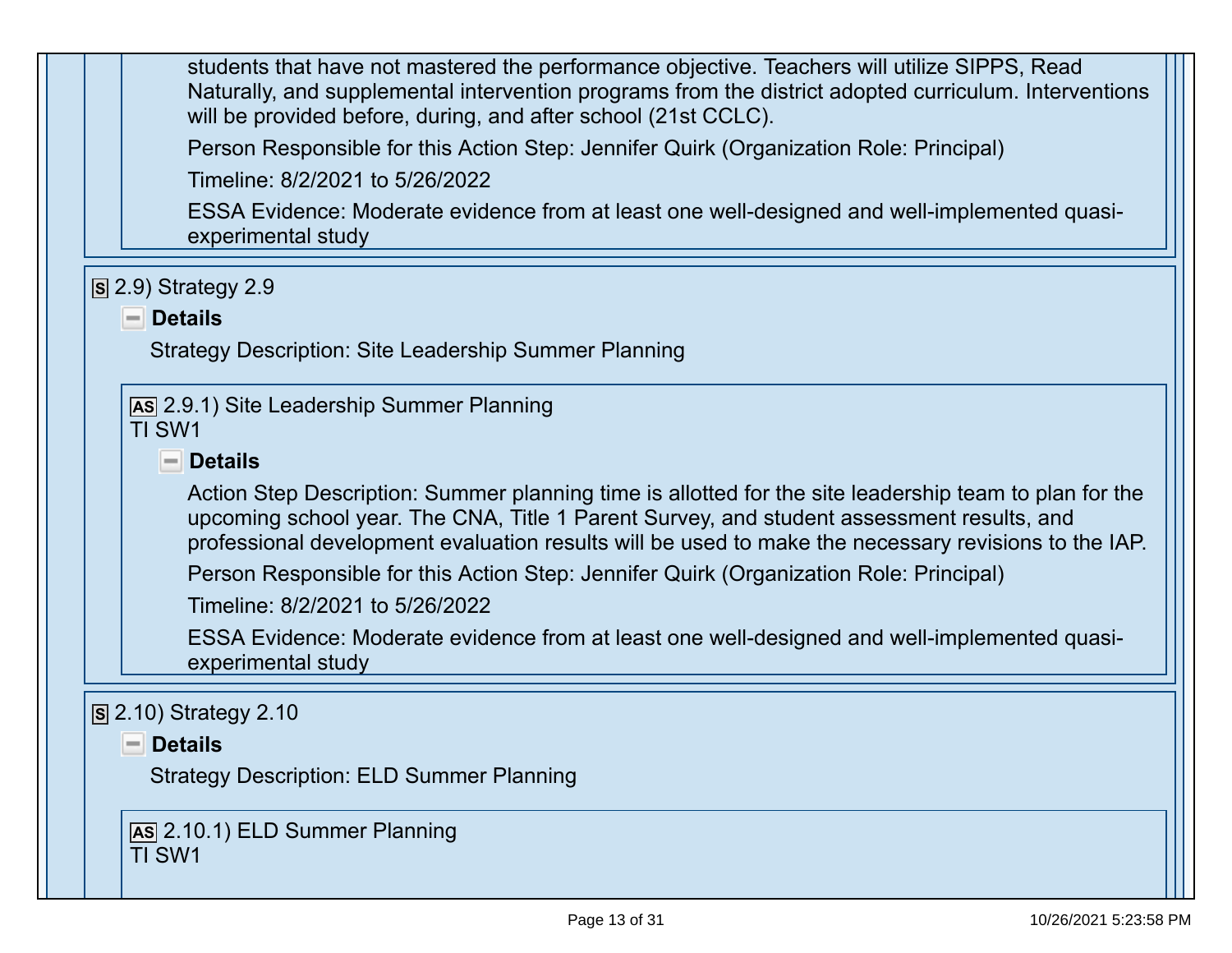| $\blacksquare$ Details                                                                                                                                                                                                                                                                                                                                                                                                                                                                                                                                                                                                                                                                                                                    |
|-------------------------------------------------------------------------------------------------------------------------------------------------------------------------------------------------------------------------------------------------------------------------------------------------------------------------------------------------------------------------------------------------------------------------------------------------------------------------------------------------------------------------------------------------------------------------------------------------------------------------------------------------------------------------------------------------------------------------------------------|
| Action Step Description: Summer planning time is allotted for all ELD teachers to plan for the<br>upcoming school year. The team will review Spring AZELLA results to determine how many ELD<br>sections will be allotted for the following year, and what professional development is needed to target<br>student language needs.                                                                                                                                                                                                                                                                                                                                                                                                        |
| Person Responsible for this Action Step: Jennifer Quirk (Organization Role: Principal)                                                                                                                                                                                                                                                                                                                                                                                                                                                                                                                                                                                                                                                    |
| Timeline: 8/2/2021 to 5/26/2022                                                                                                                                                                                                                                                                                                                                                                                                                                                                                                                                                                                                                                                                                                           |
| ESSA Evidence: Moderate evidence from at least one well-designed and well-implemented quasi-<br>experimental study                                                                                                                                                                                                                                                                                                                                                                                                                                                                                                                                                                                                                        |
| $\overline{S}$ 2.11) Strategy 2.11                                                                                                                                                                                                                                                                                                                                                                                                                                                                                                                                                                                                                                                                                                        |
| $\blacksquare$ Details                                                                                                                                                                                                                                                                                                                                                                                                                                                                                                                                                                                                                                                                                                                    |
| <b>Strategy Description: Reading Intervention Department</b>                                                                                                                                                                                                                                                                                                                                                                                                                                                                                                                                                                                                                                                                              |
| As 2.11.1) Reading Intervention Department (certified & classified)<br><b>Title I LEA</b><br>TI SW1                                                                                                                                                                                                                                                                                                                                                                                                                                                                                                                                                                                                                                       |
| $\blacksquare$ Details                                                                                                                                                                                                                                                                                                                                                                                                                                                                                                                                                                                                                                                                                                                    |
| Action Step Description: A K-5th certified Reading Interventionist will work with identified students in<br>sub-groups to remediate ELA skills. Students will be identified through the use of DIBELS 8 data and<br>will be assessed through a phonics screener to identify deficient literacy skills. Students will receive<br>four days of reading intervention, for 30 minutes, throughout the school year. The support will also<br>include ELD and Special Education students, our identified sub-groups. Salary and related benefits<br>will be paid out of Title 1. Highly Qualified Instructional Assistants will provide reading intervention for<br>targeted students. Salary and related benefits will be paid out of Title 1. |
| Person Responsible for this Action Step: Jennifer Quirk (Organization Role: Principal)                                                                                                                                                                                                                                                                                                                                                                                                                                                                                                                                                                                                                                                    |
| Timeline: 8/2/2021 to 5/26/2022                                                                                                                                                                                                                                                                                                                                                                                                                                                                                                                                                                                                                                                                                                           |
| ESSA Evidence: Moderate evidence from at least one well-designed and well-implemented quasi-<br>experimental study                                                                                                                                                                                                                                                                                                                                                                                                                                                                                                                                                                                                                        |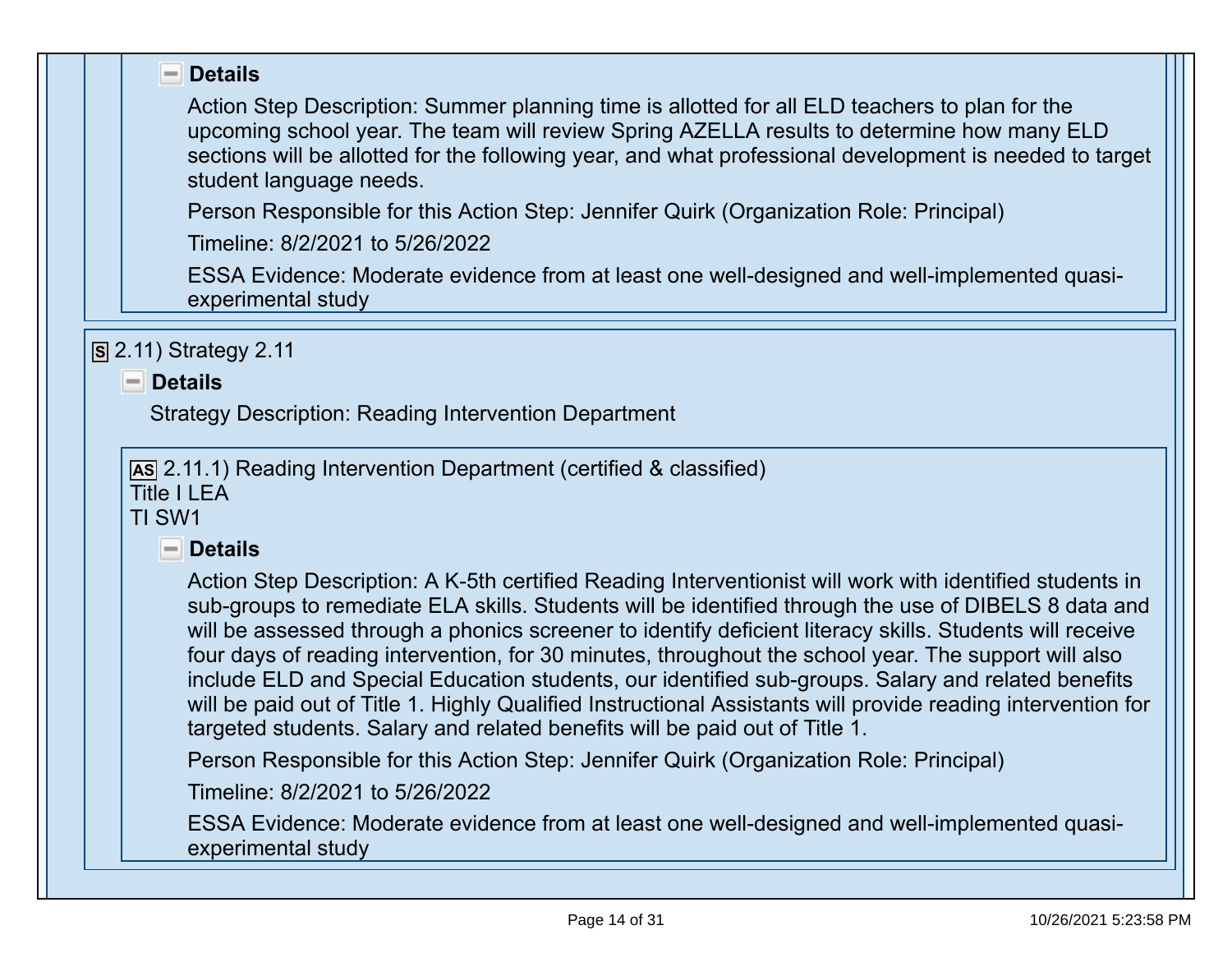|        | S 2.12) Strategy 2.12                                                                                                                                      |
|--------|------------------------------------------------------------------------------------------------------------------------------------------------------------|
|        | $\blacksquare$ Details                                                                                                                                     |
|        | Strategy Description: Professional Development for Differentiated Instruction                                                                              |
|        |                                                                                                                                                            |
|        | As 2.12.1) Professional Development for Differentiated Instruction                                                                                         |
| TI SW1 |                                                                                                                                                            |
|        | $\blacksquare$ Details                                                                                                                                     |
|        | Action Step Description: Professional development in differentiated instruction will be provided to all<br>teachers that serve special education students. |
|        | Person Responsible for this Action Step: Jennifer Quirk (Organization Role: Principal)                                                                     |
|        | Timeline: 8/2/2021 to 5/26/2022                                                                                                                            |
|        | ESSA Evidence: Moderate evidence from at least one well-designed and well-implemented quasi-                                                               |
|        | experimental study                                                                                                                                         |
|        |                                                                                                                                                            |
|        | $\boxed{S}$ 2.13) Strategy 2.13                                                                                                                            |
|        | $\blacksquare$ Details                                                                                                                                     |
|        | <b>Strategy Description: Kindergarten Enrichment Teachers</b>                                                                                              |
|        |                                                                                                                                                            |
|        | As 2.13.1) Kindergarten Enrichment Teachers<br><b>Title I LEA</b>                                                                                          |
| TI SW1 |                                                                                                                                                            |
|        | $\blacksquare$ Details                                                                                                                                     |
|        | Action Step Description: Three half-time Kindergarten teachers will be hired to provide enrichment to                                                      |
|        | Kindergarten students in the afternoon. Salary and related benefits will be paid out of Title 1.                                                           |
|        | Person Responsible for this Action Step: Jennifer Quirk (Organization Role: Principal)                                                                     |
|        | Timeline: 8/2/2021 to 5/26/2022                                                                                                                            |
|        | ESSA Evidence: Moderate evidence from at least one well-designed and well-implemented quasi-                                                               |
|        |                                                                                                                                                            |
|        | experimental study                                                                                                                                         |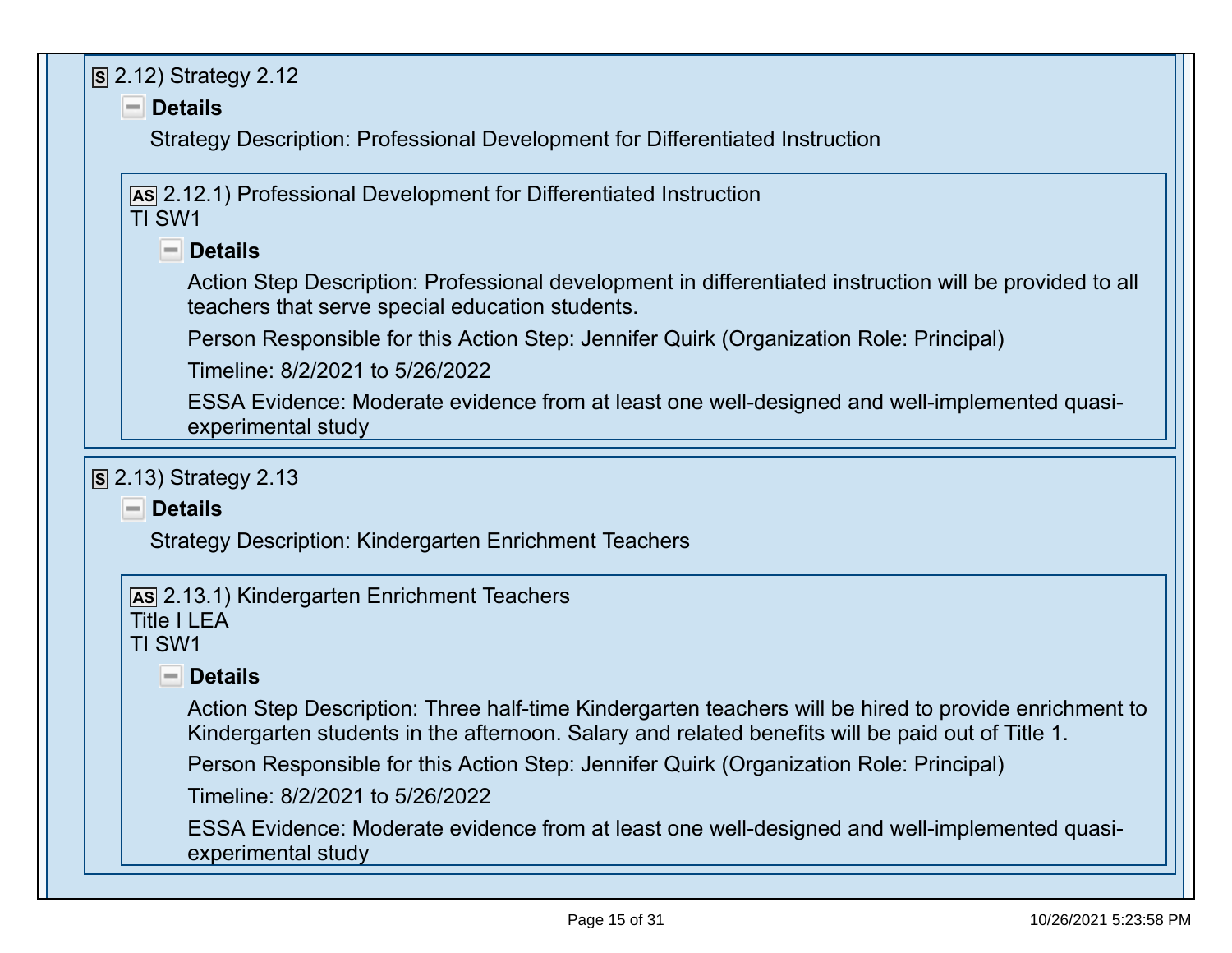|  | $\boxed{S}$ 2.14) Strategy 2.14<br>$\blacksquare$ Details                                                                                                                                                                                                                                                                                                                                                                                                                                                       |
|--|-----------------------------------------------------------------------------------------------------------------------------------------------------------------------------------------------------------------------------------------------------------------------------------------------------------------------------------------------------------------------------------------------------------------------------------------------------------------------------------------------------------------|
|  | Strategy Description: Monitor and Evaluate Instructional Support for All Students                                                                                                                                                                                                                                                                                                                                                                                                                               |
|  | AS 2.14.1) Monitor and Evaluate Instructional Support for Students<br>TI SW1                                                                                                                                                                                                                                                                                                                                                                                                                                    |
|  | $\blacksquare$ Details                                                                                                                                                                                                                                                                                                                                                                                                                                                                                          |
|  | Action Step Description: The site leadership team will monitor and evaluate the effectiveness of the<br>school's Response to Intervention system, the Child Study Team process, SEL lessons, and effective<br>planning for instruction using teaching best practices (academic vocabulary, Essential Elements of<br>Instruction). The team will review training agendas for all staff regarding the RTI model of instruction,<br>the CST agendas and staff handouts, and sample lesson plans from K-5th grades. |
|  | Person Responsible for this Action Step: Jennifer Quirk (Organization Role: Principal)                                                                                                                                                                                                                                                                                                                                                                                                                          |
|  | Timeline: 8/2/2021 to 5/26/2022                                                                                                                                                                                                                                                                                                                                                                                                                                                                                 |
|  | ESSA Evidence: Moderate evidence from at least one well-designed and well-implemented quasi-<br>experimental study                                                                                                                                                                                                                                                                                                                                                                                              |
|  | $\boxed{P}$ 3) Principle 3 - Effective Organization of Time                                                                                                                                                                                                                                                                                                                                                                                                                                                     |
|  | $\blacksquare$ Details                                                                                                                                                                                                                                                                                                                                                                                                                                                                                          |
|  | Primary Need: Based on our CNA, Western Valley determined that there is a need for professional<br>development for all staff. Our desired outcome is to develop a long-term professional development plan for<br>academic and social-emotional growth, and planning for instruction for all types of learners.                                                                                                                                                                                                  |
|  | Root Cause: -Teachers rarely get to see their colleagues teaching, using a collegial coaching model -Coverage<br>for teachers is limited (sub shortage) -Need training on best practices for support staff, related to individual<br>roles -Need training on conceptual mathematical understandings                                                                                                                                                                                                             |
|  | Needs Statement: The WVES professional contract day needs to be structured to support professional learning<br>for all teachers and staff.                                                                                                                                                                                                                                                                                                                                                                      |
|  | Desired Outcomes: The WVES professional contract day will be structured to support professional learning for<br>all teachers and staff.                                                                                                                                                                                                                                                                                                                                                                         |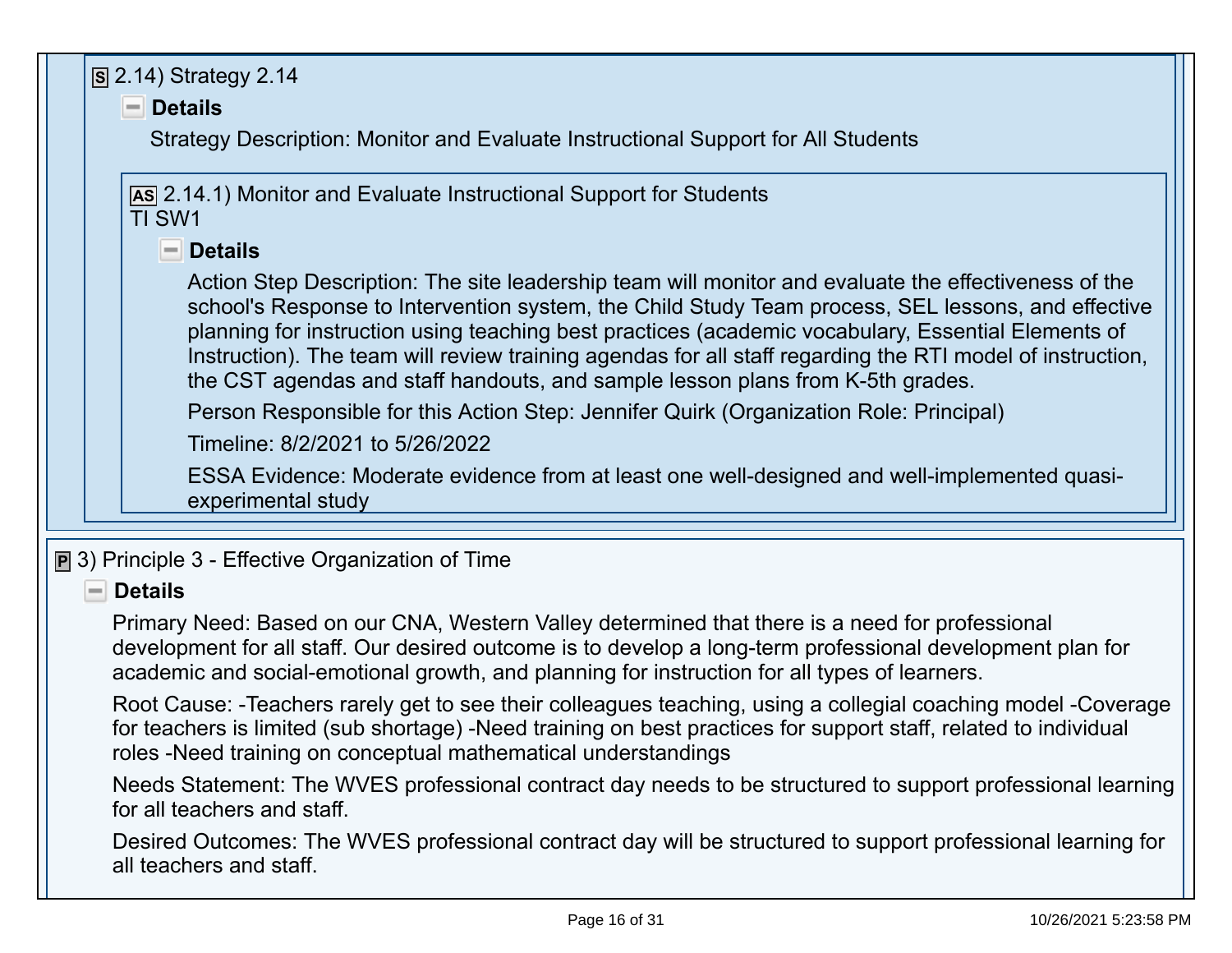| SMART Goal: By the August 2021, the WVES professional contract day will be structured to support<br>professional learning for all teachers and staff.                                                                                                                                                                                                                                                                                                                                                                                                                                |
|--------------------------------------------------------------------------------------------------------------------------------------------------------------------------------------------------------------------------------------------------------------------------------------------------------------------------------------------------------------------------------------------------------------------------------------------------------------------------------------------------------------------------------------------------------------------------------------|
| $\boxed{S}$ 3.1) Strategy 3.1                                                                                                                                                                                                                                                                                                                                                                                                                                                                                                                                                        |
| $\blacksquare$ Details                                                                                                                                                                                                                                                                                                                                                                                                                                                                                                                                                               |
| Strategy Description: Master Course Schedule to Support Collaboration                                                                                                                                                                                                                                                                                                                                                                                                                                                                                                                |
| <b>AS 3.1.1) Master Course Schedule to Support Collaboration</b><br>TI SW1                                                                                                                                                                                                                                                                                                                                                                                                                                                                                                           |
| $\blacksquare$ Details                                                                                                                                                                                                                                                                                                                                                                                                                                                                                                                                                               |
| Action Step Description: Our school master course schedule will support collaboration across all<br>grade level teams. All teams within our campus are given a common planning time. This time is used<br>for analyzing assessment results and planning based on item and performance objective analysis.<br>Two additional 60-minute periods per month will be provided to grade levels for additional common<br>planning time. Early release time (Thursdays) will be dedicated to district articulation, staff<br>professional development, district training, and team planning. |
| Person Responsible for this Action Step: Jennifer Quirk (Organization Role: Principal)                                                                                                                                                                                                                                                                                                                                                                                                                                                                                               |
| Timeline: 8/2/2021 to 5/26/2022                                                                                                                                                                                                                                                                                                                                                                                                                                                                                                                                                      |
| ESSA Evidence: Moderate evidence from at least one well-designed and well-implemented quasi-<br>experimental study                                                                                                                                                                                                                                                                                                                                                                                                                                                                   |
| $\boxed{S}$ 3.2) Strategy 3.2                                                                                                                                                                                                                                                                                                                                                                                                                                                                                                                                                        |
| $\blacksquare$ Details                                                                                                                                                                                                                                                                                                                                                                                                                                                                                                                                                               |
| Strategy Description: Professional Development for Instruction                                                                                                                                                                                                                                                                                                                                                                                                                                                                                                                       |
| AS 3.2.1) Professional Development for Instruction<br>TI SW1                                                                                                                                                                                                                                                                                                                                                                                                                                                                                                                         |
| $\blacksquare$ Details                                                                                                                                                                                                                                                                                                                                                                                                                                                                                                                                                               |
| Action Step Description: Site administration will implement a comprehensive professional<br>development program that addresses scientific-based strategies for improving core instruction and                                                                                                                                                                                                                                                                                                                                                                                        |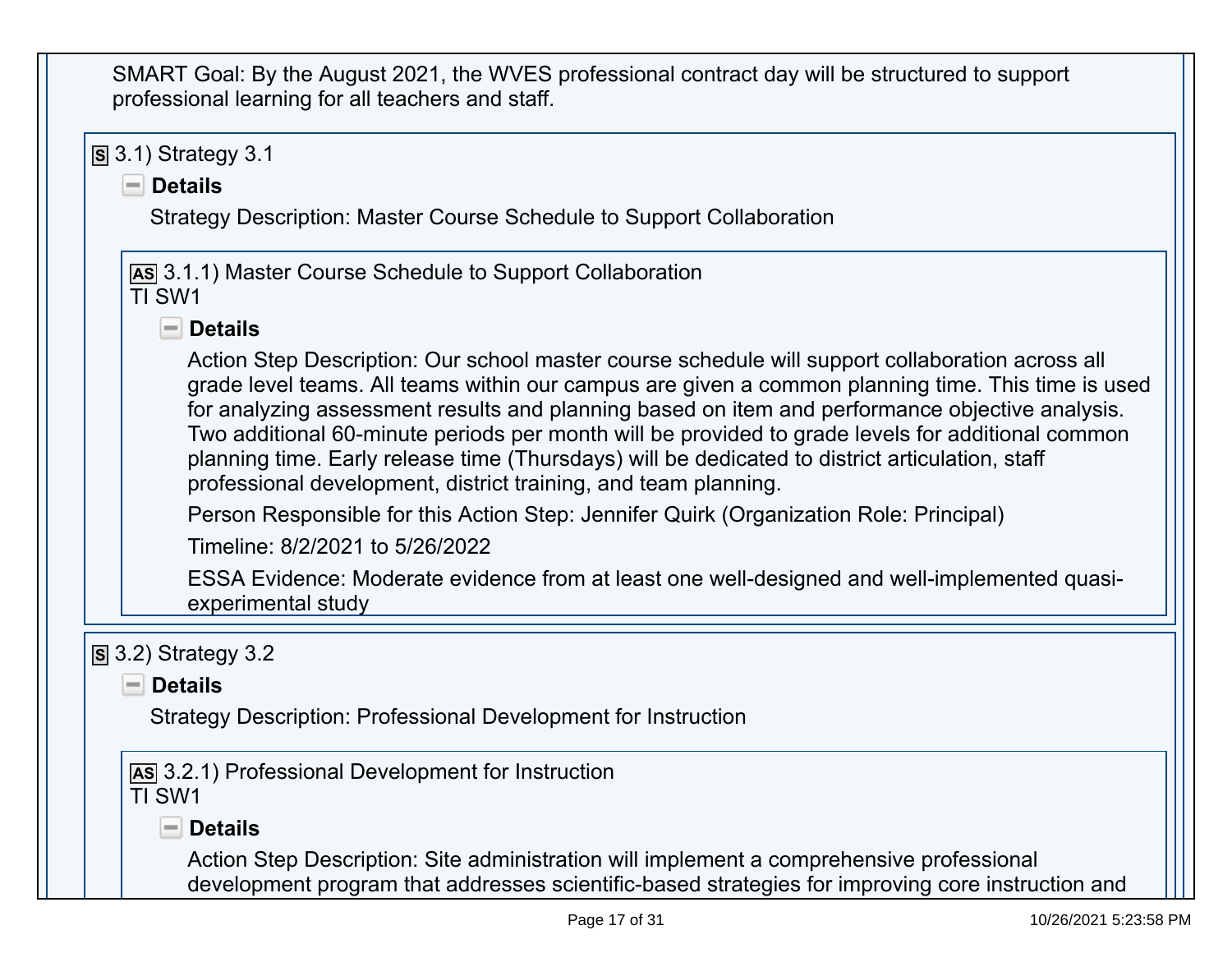| student achievement. All certified staff will receive continued training in the areas of Universal Design<br>for Learning, Webb's Depth of Knowledge, literacy and numeracy, STEM instruction, English<br>Language Acquisition, and social emotional learning. Professional development will be provided by<br>district consultants and teacher leads on our campus through a trainer-of-trainers model. Participants<br>will complete an end of training evaluation. |
|-----------------------------------------------------------------------------------------------------------------------------------------------------------------------------------------------------------------------------------------------------------------------------------------------------------------------------------------------------------------------------------------------------------------------------------------------------------------------|
| Person Responsible for this Action Step: Jennifer Quirk (Organization Role: Principal)                                                                                                                                                                                                                                                                                                                                                                                |
| Timeline: 8/2/2021 to 5/26/2022                                                                                                                                                                                                                                                                                                                                                                                                                                       |
| ESSA Evidence: Moderate evidence from at least one well-designed and well-implemented quasi-<br>experimental study                                                                                                                                                                                                                                                                                                                                                    |
| $\boxed{S}$ 3.3) Strategy 3.3                                                                                                                                                                                                                                                                                                                                                                                                                                         |
| $\blacksquare$ Details                                                                                                                                                                                                                                                                                                                                                                                                                                                |
|                                                                                                                                                                                                                                                                                                                                                                                                                                                                       |
|                                                                                                                                                                                                                                                                                                                                                                                                                                                                       |
| <b>Strategy Description: Interventions &amp; Tutoring</b>                                                                                                                                                                                                                                                                                                                                                                                                             |
| As 3.3.1) Interventions & Tutoring<br><b>Title I LEA</b><br>TI SW1                                                                                                                                                                                                                                                                                                                                                                                                    |
| <b>Details</b><br>$\left  - \right $                                                                                                                                                                                                                                                                                                                                                                                                                                  |
| Action Step Description: After school tutoring provided for all targeted students, Kindergarten through<br>5th grades, in ELA and math remediation. Throughout the day, interventions will be provided by a<br>applicably certified teacher, reading interventionist and highly-qualified teacher assistant.                                                                                                                                                          |
| Person Responsible for this Action Step: Jennifer Quirk (Organization Role: Principal)                                                                                                                                                                                                                                                                                                                                                                                |
| Timeline: 8/2/2021 to 5/26/2022                                                                                                                                                                                                                                                                                                                                                                                                                                       |

Strategy Description: Spring and Summer Jump Start for 3rd - 5th Grades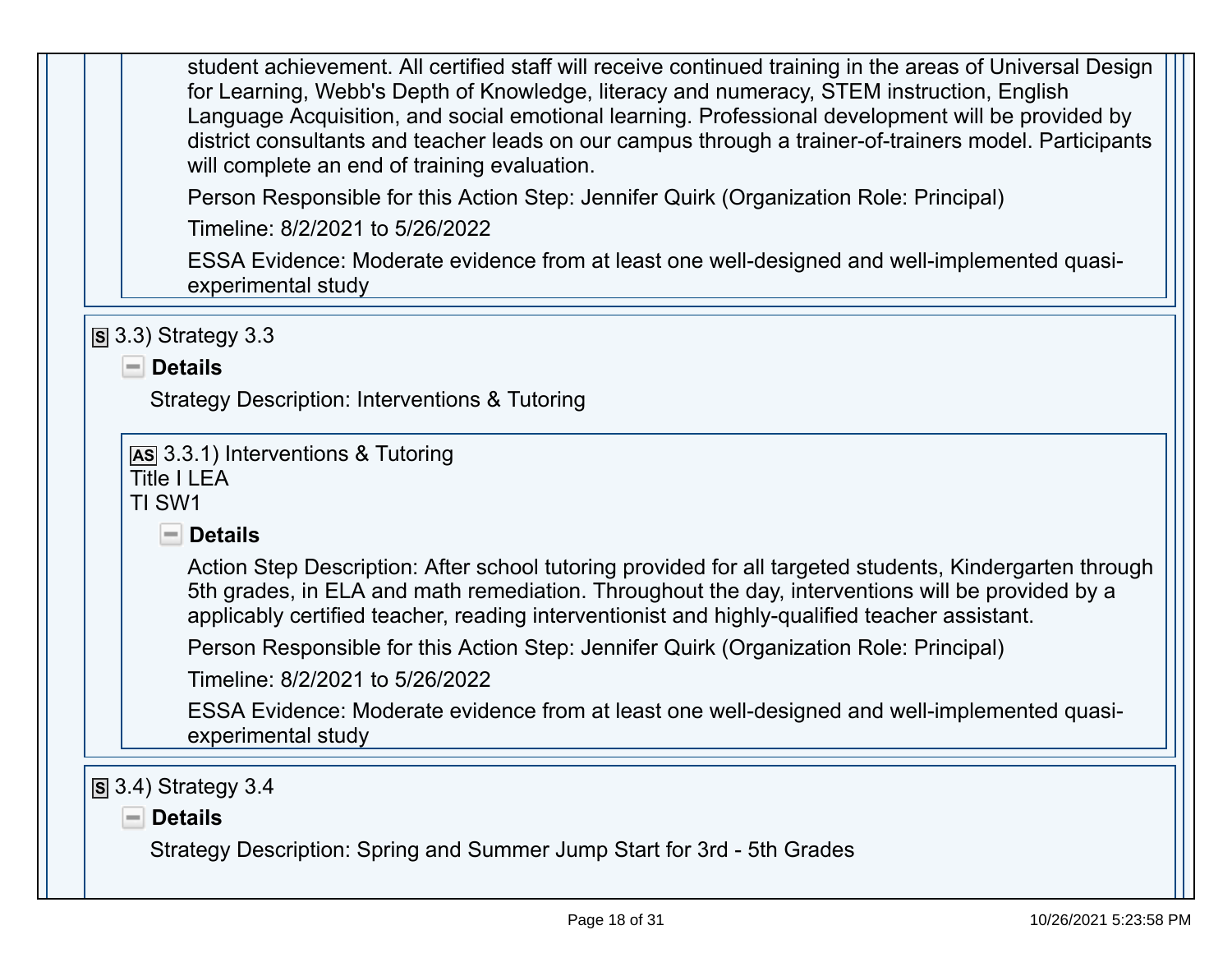|  | As 3.4.1) Spring and Summer Jump Start for 3rd - 5th Grades<br>TI SW1                                                                                                                                                                                                                                                                                                                                                                                                                                                |
|--|----------------------------------------------------------------------------------------------------------------------------------------------------------------------------------------------------------------------------------------------------------------------------------------------------------------------------------------------------------------------------------------------------------------------------------------------------------------------------------------------------------------------|
|  | $\blacksquare$ Details                                                                                                                                                                                                                                                                                                                                                                                                                                                                                               |
|  | Action Step Description: A spring intersession program will be offered to our 3rd - 5th grade students<br>in order to prepare them for the AzM2 state assessment. 4th and 5th grade students that scored<br>"partially proficient" on the 2021 AzM2 assessment will be targeted for the program. 3rd grade<br>"partially proficient" students will be targeted using AZAC ELA and Math District Benchmark results.<br>In addition, a summer Jump Start Program will be offered to targeted 2nd - 5th grade students. |
|  | Person Responsible for this Action Step: Jennifer Quirk (Organization Role: Principal)                                                                                                                                                                                                                                                                                                                                                                                                                               |
|  | Timeline: 8/2/2021 to 5/26/2022                                                                                                                                                                                                                                                                                                                                                                                                                                                                                      |
|  | ESSA Evidence: Moderate evidence from at least one well-designed and well-implemented quasi-<br>experimental study                                                                                                                                                                                                                                                                                                                                                                                                   |
|  | $\boxed{S}$ 3.5) Strategy 3.5                                                                                                                                                                                                                                                                                                                                                                                                                                                                                        |
|  | $\blacksquare$ Details                                                                                                                                                                                                                                                                                                                                                                                                                                                                                               |
|  | Strategy Description: ELD Tutoring for 2nd-5th Grades                                                                                                                                                                                                                                                                                                                                                                                                                                                                |
|  | As 3.5.1) ELD Tutoring for 2nd-5th Grades<br><b>Title III LEP</b>                                                                                                                                                                                                                                                                                                                                                                                                                                                    |
|  | $\blacksquare$ Details                                                                                                                                                                                                                                                                                                                                                                                                                                                                                               |
|  | Action Step Description: ELD tutoring will be provided for all 2nd through 5th grade ELL students<br>after school, supported through Title 3 funding. All staff administering tutoring classes will be SEI<br>endorsed and applicably certified. All instruction will be using SEI strategies targeted to assist<br>students with their English language acquisition.                                                                                                                                                |
|  | Person Responsible for this Action Step: Jennifer Quirk (Organization Role: Principal)                                                                                                                                                                                                                                                                                                                                                                                                                               |

Timeline: 8/2/2021 to 5/26/2022

 ESSA Evidence: Moderate evidence from at least one well-designed and well-implemented quasiexperimental study

**S** 3.6) Strategy 3.6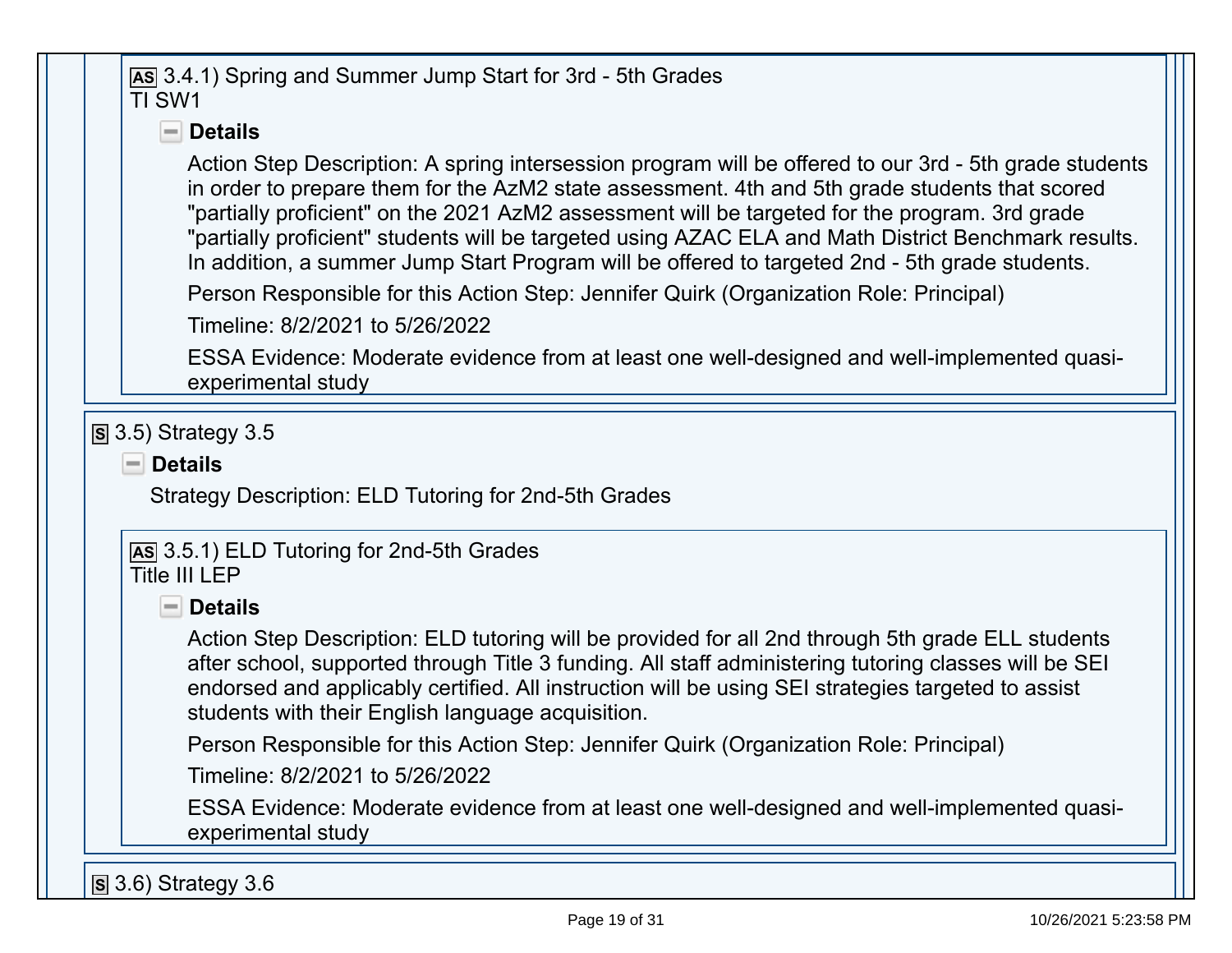| Strategy Description: Monitor & Evaluate Professional Development Plan                                                                                                                                                                                                                                                                                                                                                                                                                                                                                                                                                                                                                                                          |
|---------------------------------------------------------------------------------------------------------------------------------------------------------------------------------------------------------------------------------------------------------------------------------------------------------------------------------------------------------------------------------------------------------------------------------------------------------------------------------------------------------------------------------------------------------------------------------------------------------------------------------------------------------------------------------------------------------------------------------|
| AS 3.6.1) Monitor & Evaluate Professional Development Plan<br>TI SW1                                                                                                                                                                                                                                                                                                                                                                                                                                                                                                                                                                                                                                                            |
| <b>Details</b><br>$=$                                                                                                                                                                                                                                                                                                                                                                                                                                                                                                                                                                                                                                                                                                           |
| Action Step Description: The site leadership team will monitor and evaluate the year's professional<br>development plan. The team will evaluate established SMART goals, follow-through on action items,<br>action benchmarks for review, and professional development evaluations from staff. Evaluation<br>Monitoring and evaluating will occur at the end of each semester.                                                                                                                                                                                                                                                                                                                                                  |
| Person Responsible for this Action Step: Jennifer Quirk (Organization Role: Principal)                                                                                                                                                                                                                                                                                                                                                                                                                                                                                                                                                                                                                                          |
| Timeline: 8/2/2021 to 5/26/2022                                                                                                                                                                                                                                                                                                                                                                                                                                                                                                                                                                                                                                                                                                 |
| ESSA Evidence: Moderate evidence from at least one well-designed and well-implemented quasi-                                                                                                                                                                                                                                                                                                                                                                                                                                                                                                                                                                                                                                    |
| experimental study                                                                                                                                                                                                                                                                                                                                                                                                                                                                                                                                                                                                                                                                                                              |
|                                                                                                                                                                                                                                                                                                                                                                                                                                                                                                                                                                                                                                                                                                                                 |
| $S$ 3.7) Strategy 3.7<br>$\blacksquare$ Details                                                                                                                                                                                                                                                                                                                                                                                                                                                                                                                                                                                                                                                                                 |
| Strategy Description: Monitor & Evaluate Tutoring and Interventions                                                                                                                                                                                                                                                                                                                                                                                                                                                                                                                                                                                                                                                             |
|                                                                                                                                                                                                                                                                                                                                                                                                                                                                                                                                                                                                                                                                                                                                 |
| AS 3.7.1) Monitor & Evaluate Tutoring and Interventions<br>TI SW1                                                                                                                                                                                                                                                                                                                                                                                                                                                                                                                                                                                                                                                               |
| <b>Details</b><br>$\equiv$                                                                                                                                                                                                                                                                                                                                                                                                                                                                                                                                                                                                                                                                                                      |
| Action Step Description: The site leadership team will monitor and evaluate the effectiveness of the<br>school's during the day and after school tutoring programs. The team will evaluate the effectiveness<br>of flexible groups for remediation ELA and math skills, quantity of students requiring transportation,<br>and impact of spring and summer intersessions, based on student pre and post assessment data.<br>The team will review progress monitoring data for students in ELA and math, number of participants<br>and assessment data for pre and post assessments in spring and summer. Monitoring and evaluating<br>of the school's intervention and tutoring programs will occur at the end of each semester. |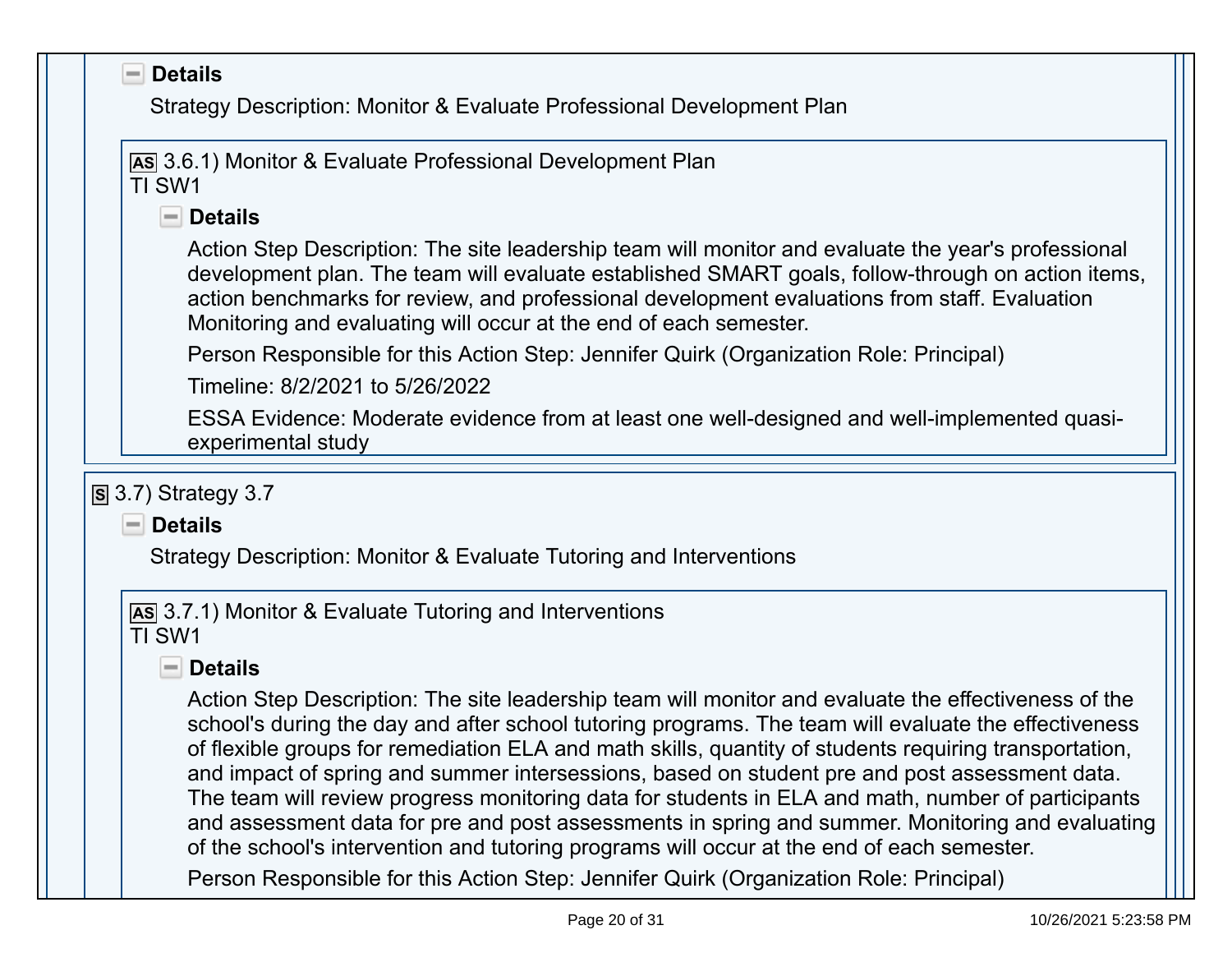Timeline: 8/2/2021 to 5/26/2022

 ESSA Evidence: Moderate evidence from at least one well-designed and well-implemented quasiexperimental study

# **P** 4) Principle 4 - Effective Curriculum

#### **Details**

Primary Need: WVES school staff needs to systematically monitor, review, and evaluates the implementationand effectiveness of adopted curricul ensuring continuous improvement for all students.

Root Cause: -No curriculum evaluation process is in place -Articulation meetings are not structured to includecollaboration time across the district to evaluate curriculum needs and gaps -Site leadership team does notevaluate curriculum to make school-wide decisions on most effective use and additional needs

Needs Statement: WVES school staff needs to systematically monitor, review, and evaluate the implementationand effectiveness of adopted curriculum ensuring continuous improvement for all students.

Desired Outcomes: WVES school staff will systematically monitor, review, and evaluate the implementationand effectiveness of adopted curriculum ensuring continuous improvement for all students.

SMART Goal: By the end of the 2021-2022 school year, WVES leadership will create a system in which staff systematically monitors, reviews, and evaluates the implementation and effectiveness of adopted curriculum ensuring continuous improvement for all students. Reading achievement for all students will increase by an average of 10% on our pre to post district assessments. Math achievement for all students will increase by an average of 10% on our pre to post district assessments. Science acheivement for all students will increase byan average of 5% from 2021 to 2022.

# **S** 4.1) Strategy 4.1

**Details**

Strategy Description: Core Curriculum Implementation

**AS** 4.1.1) Core Curriculum ImplementationTI SW1

**Details**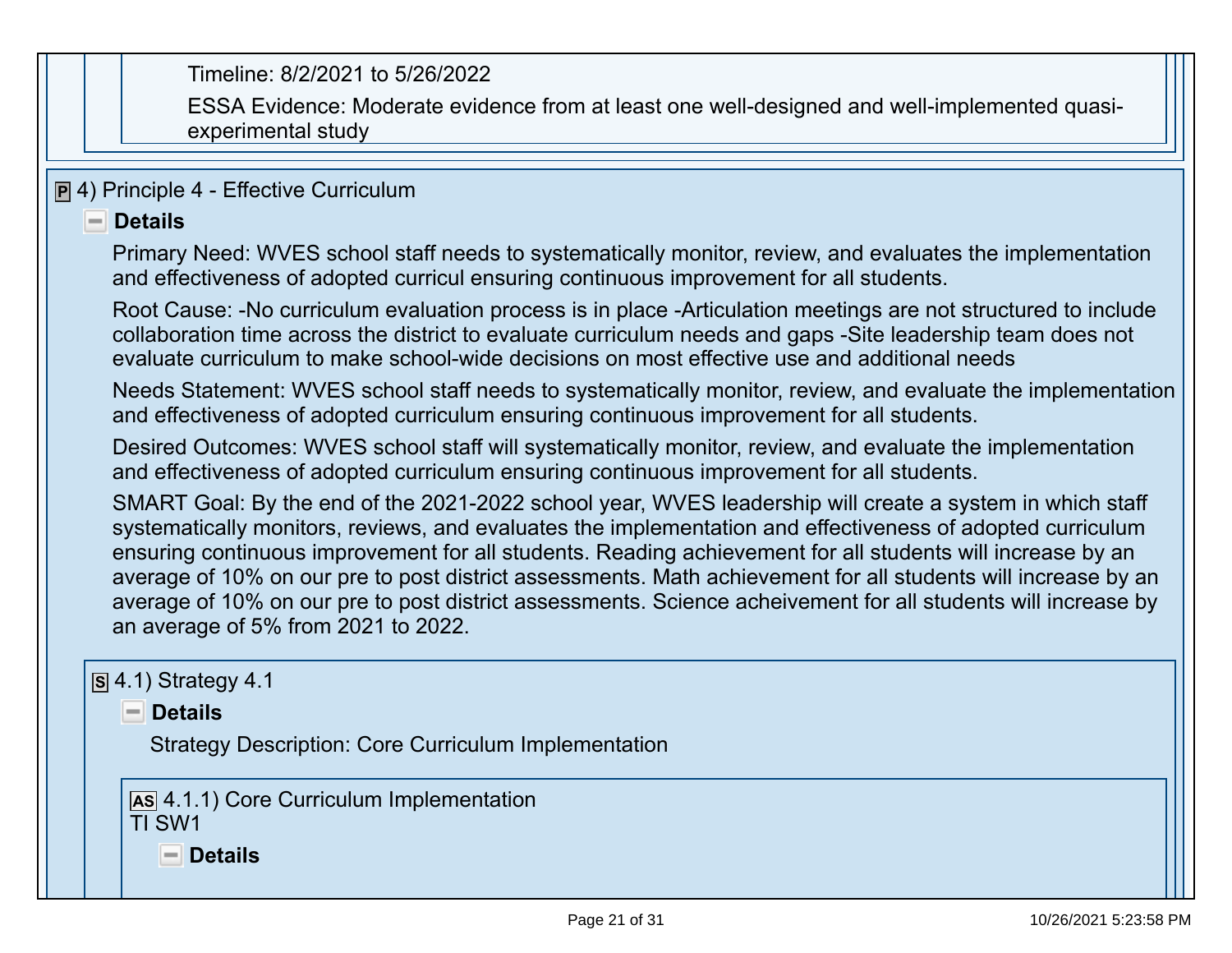| Action Step Description: Our school has aligned professional development and reading core<br>instruction to our goal that all students will meet proficiency each year. This includes the utilization of<br>the district adopted curriculum which includes the Wonders reading program, HMH Into Math<br>program, and the McGraw Hill Impact Social Studies program. In addition, teachers will continue the<br>Story Grammar writing process. Our self-contained classrooms will use the Unique curriculum. Our<br>district will also participate in a new science adoption process. Site Leads will investigate what<br>program will provide the best fit for our students' needs. |
|--------------------------------------------------------------------------------------------------------------------------------------------------------------------------------------------------------------------------------------------------------------------------------------------------------------------------------------------------------------------------------------------------------------------------------------------------------------------------------------------------------------------------------------------------------------------------------------------------------------------------------------------------------------------------------------|
| Person Responsible for this Action Step: Jennifer Quirk (Organization Role: Principal)                                                                                                                                                                                                                                                                                                                                                                                                                                                                                                                                                                                               |
| Timeline: 8/2/2021 to 5/26/2022                                                                                                                                                                                                                                                                                                                                                                                                                                                                                                                                                                                                                                                      |
| ESSA Evidence: Moderate evidence from at least one well-designed and well-implemented quasi-<br>experimental study                                                                                                                                                                                                                                                                                                                                                                                                                                                                                                                                                                   |
| $\blacksquare$ Details<br><b>Strategy Description: Supplemental ELD Instructional Materials</b>                                                                                                                                                                                                                                                                                                                                                                                                                                                                                                                                                                                      |
| AS 4.2.1) Supplemental ELD Instructional Materials<br>TI SW1                                                                                                                                                                                                                                                                                                                                                                                                                                                                                                                                                                                                                         |
| $\blacksquare$ Details                                                                                                                                                                                                                                                                                                                                                                                                                                                                                                                                                                                                                                                               |
| Action Step Description: Supplemental ELD instructional materials will be purchased for ELD<br>designated classrooms. Materials purchased will be used by teachers in the ELD classes. Materials<br>may include but not limited to mentor texts, materials to provide additional supports in<br>writing/grammar, vocabulary, listening/speaking, reading, and math.                                                                                                                                                                                                                                                                                                                  |
| Person Responsible for this Action Step: Jennifer Quirk (Organization Role: Principal)                                                                                                                                                                                                                                                                                                                                                                                                                                                                                                                                                                                               |
| Timeline: 8/2/2021 to 5/26/2022                                                                                                                                                                                                                                                                                                                                                                                                                                                                                                                                                                                                                                                      |
| ESSA Evidence: Moderate evidence from at least one well-designed and well-implemented quasi-<br>experimental study                                                                                                                                                                                                                                                                                                                                                                                                                                                                                                                                                                   |
| $S$ 4.3) Strategy 4.3                                                                                                                                                                                                                                                                                                                                                                                                                                                                                                                                                                                                                                                                |
| <b>Details</b>                                                                                                                                                                                                                                                                                                                                                                                                                                                                                                                                                                                                                                                                       |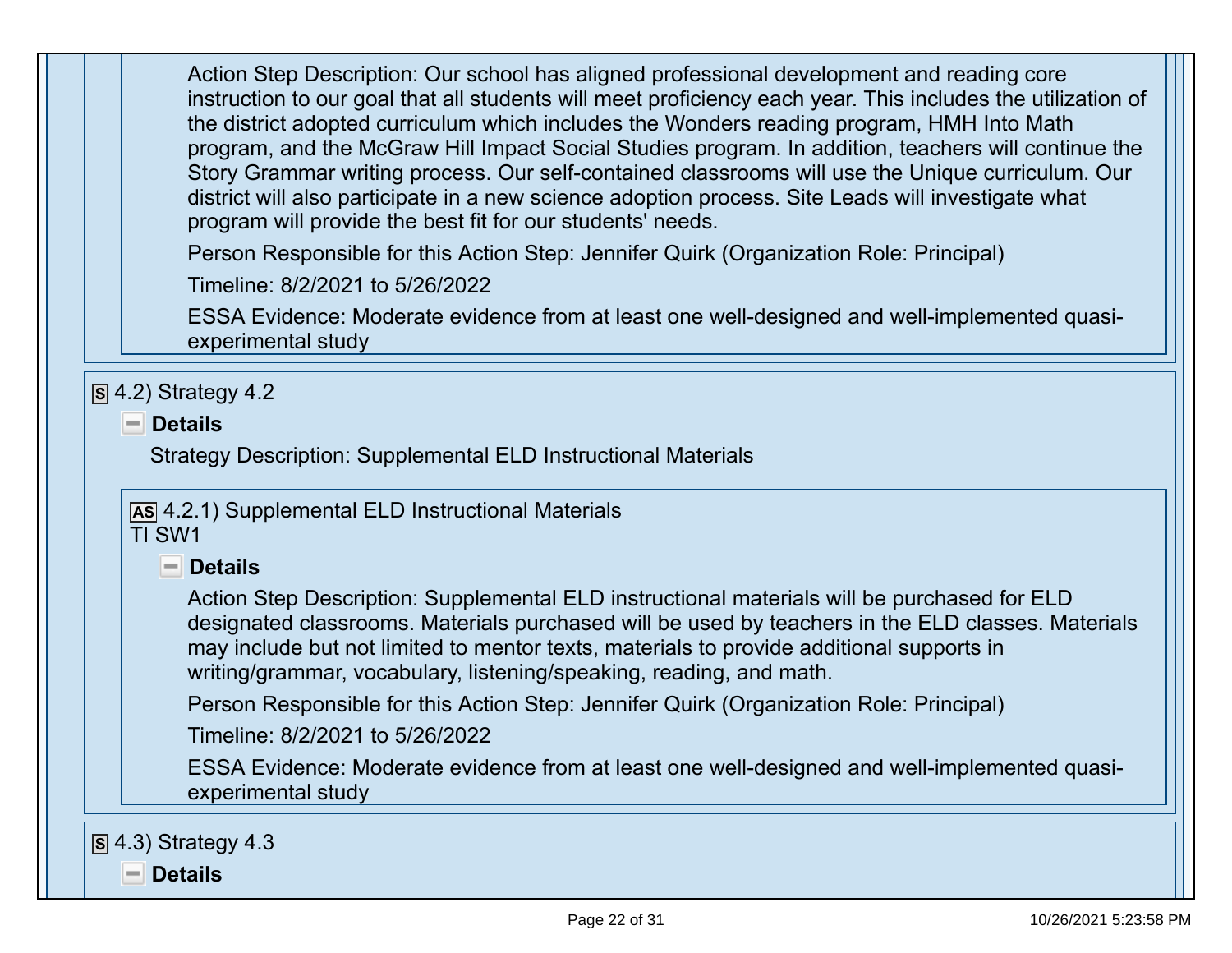|  | Strategy Description: Monitor & Evaluate School-wide Curriculum Implementation                                                                                                                                                                                                                                                                                                                                                                                                                                                                       |
|--|------------------------------------------------------------------------------------------------------------------------------------------------------------------------------------------------------------------------------------------------------------------------------------------------------------------------------------------------------------------------------------------------------------------------------------------------------------------------------------------------------------------------------------------------------|
|  | [AS] 4.3.1) Monitor & Evaluate School-wide Curriculum Implementation<br>TI SW1                                                                                                                                                                                                                                                                                                                                                                                                                                                                       |
|  | $\blacksquare$ Details                                                                                                                                                                                                                                                                                                                                                                                                                                                                                                                               |
|  | Action Step Description: The site leadership team will monitor and evaluate the use of district core<br>curriculum, the effectiveness and use of district curriculum maps, and use of approved supplemental<br>ELA and math curriculum. The team will evaluate the effectiveness of core curriculum materials<br>through teacher surveys, program data reports on usage for online resources, reviewing curriculum<br>feedback forms in ELA and math, and all available data for supplemental online programs (e.g.<br>Freckle, Study Island, etc.). |
|  | Person Responsible for this Action Step: Jennifer Quirk (Organization Role: Principal)                                                                                                                                                                                                                                                                                                                                                                                                                                                               |
|  | Timeline: 8/2/2021 to 5/26/2022                                                                                                                                                                                                                                                                                                                                                                                                                                                                                                                      |
|  | ESSA Evidence: Moderate evidence from at least one well-designed and well-implemented quasi-<br>experimental study                                                                                                                                                                                                                                                                                                                                                                                                                                   |
|  |                                                                                                                                                                                                                                                                                                                                                                                                                                                                                                                                                      |
|  |                                                                                                                                                                                                                                                                                                                                                                                                                                                                                                                                                      |
|  | <b>P</b> 5) Principle 5 - Conditions, Climate & Culture                                                                                                                                                                                                                                                                                                                                                                                                                                                                                              |
|  | $\blacksquare$ Details                                                                                                                                                                                                                                                                                                                                                                                                                                                                                                                               |
|  | Primary Need: Western Valley determined that there is a need for a systemic plan to meet the social emotional<br>needs of our students.                                                                                                                                                                                                                                                                                                                                                                                                              |
|  | Root Cause: -Lack of training for staff to meet the social and emotional needs of our students -Limited<br>community access to affordable mental, medical, and social service agencies in our community -Parent<br>reluctance to request assistance for mental, medical, and social services                                                                                                                                                                                                                                                         |
|  | Needs Statement: WVES needs to offer services to fully support the academic and social needs of our<br>students.                                                                                                                                                                                                                                                                                                                                                                                                                                     |
|  | Desired Outcomes: WVES will offer services and opportunities for families to learn about supports available for<br>the academic and social needs of our students.                                                                                                                                                                                                                                                                                                                                                                                    |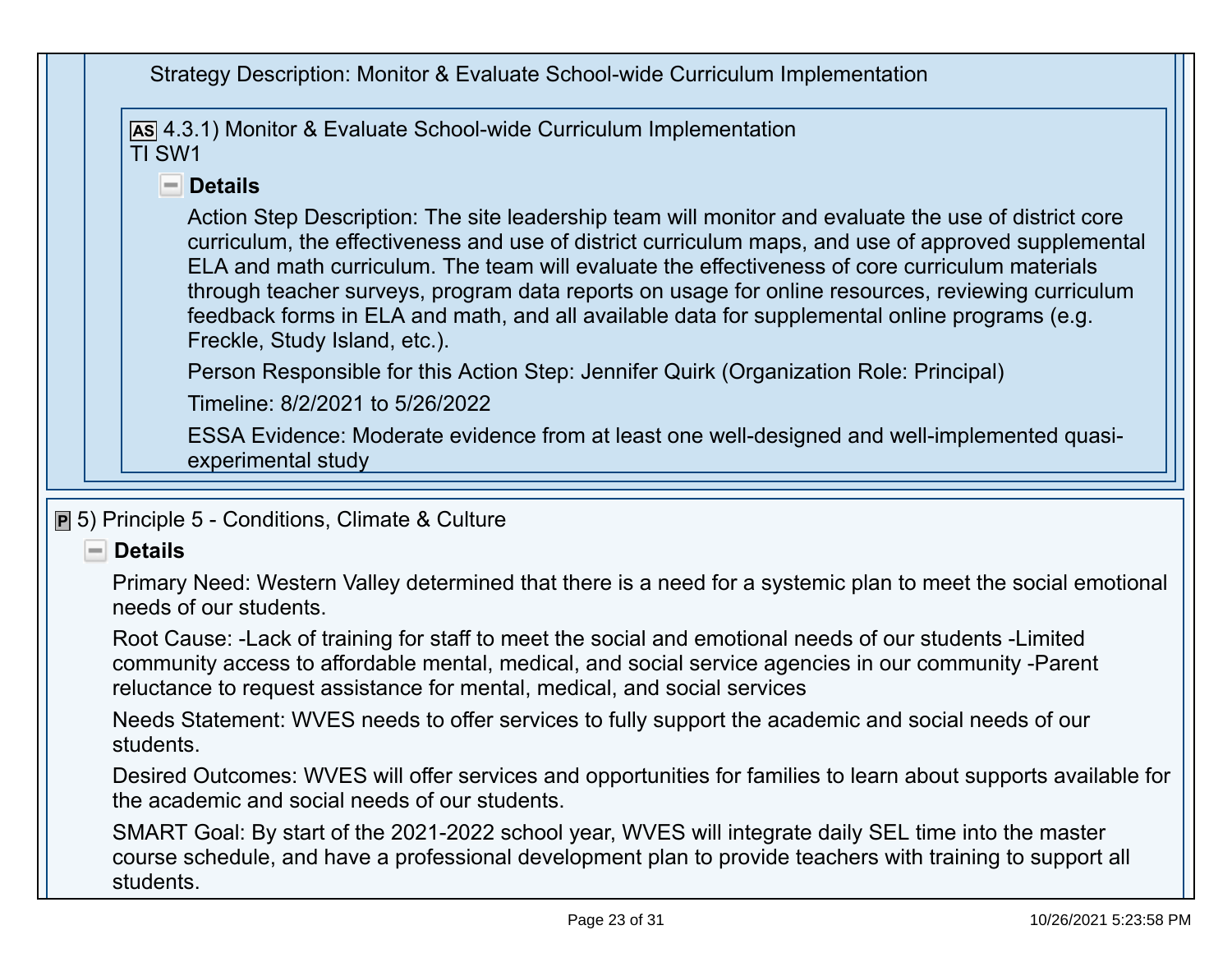| $S$ 5.1) Strategy 5.1                                                                                                                                                                                                                                                                                                                                                                                                               |
|-------------------------------------------------------------------------------------------------------------------------------------------------------------------------------------------------------------------------------------------------------------------------------------------------------------------------------------------------------------------------------------------------------------------------------------|
| $\blacksquare$ Details                                                                                                                                                                                                                                                                                                                                                                                                              |
| <b>Strategy Description: School Climate and Culture Committee</b>                                                                                                                                                                                                                                                                                                                                                                   |
|                                                                                                                                                                                                                                                                                                                                                                                                                                     |
| AS 5.1.1) School Climate and Culture Committee<br>TI SW1                                                                                                                                                                                                                                                                                                                                                                            |
| $\blacksquare$ Details                                                                                                                                                                                                                                                                                                                                                                                                              |
|                                                                                                                                                                                                                                                                                                                                                                                                                                     |
| Action Step Description: The school's climate committee will ensure that a positive, supportive, and<br>collaborative culture is established and maintained within our community. This will include student<br>and staff climate and culture, with recognition events for each group of individuals and ways to<br>celebrate successes publicly. Collaboration will be planned, celebrated, and supported during the<br>school day. |
| Person Responsible for this Action Step: Jennifer Quirk (Organization Role: Principal)                                                                                                                                                                                                                                                                                                                                              |
| Timeline: 8/2/2021 to 5/26/2022                                                                                                                                                                                                                                                                                                                                                                                                     |
| ESSA Evidence: Moderate evidence from at least one well-designed and well-implemented quasi-<br>experimental study                                                                                                                                                                                                                                                                                                                  |
| $\overline{S}$ 5.2) Strategy 5.2                                                                                                                                                                                                                                                                                                                                                                                                    |
| $\blacksquare$ Details                                                                                                                                                                                                                                                                                                                                                                                                              |
| <b>Strategy Description: Student Recognition</b>                                                                                                                                                                                                                                                                                                                                                                                    |
|                                                                                                                                                                                                                                                                                                                                                                                                                                     |
| AS 5.2.1) Student Recognition                                                                                                                                                                                                                                                                                                                                                                                                       |
| TI SW1                                                                                                                                                                                                                                                                                                                                                                                                                              |
| <b>Details</b>                                                                                                                                                                                                                                                                                                                                                                                                                      |
| Action Step Description: Student Recognition will be supported throughout the year. This will include<br>Awards Assemblies, Kids at Hope Awards, classroom recognition, and opportunities for student<br>leadership. Parents and community members will be invited to participate in recognizing students.                                                                                                                          |
| Person Responsible for this Action Step: Jennifer Quirk (Organization Role: Principal)<br>Timeline: 8/2/2021 to 5/26/2022                                                                                                                                                                                                                                                                                                           |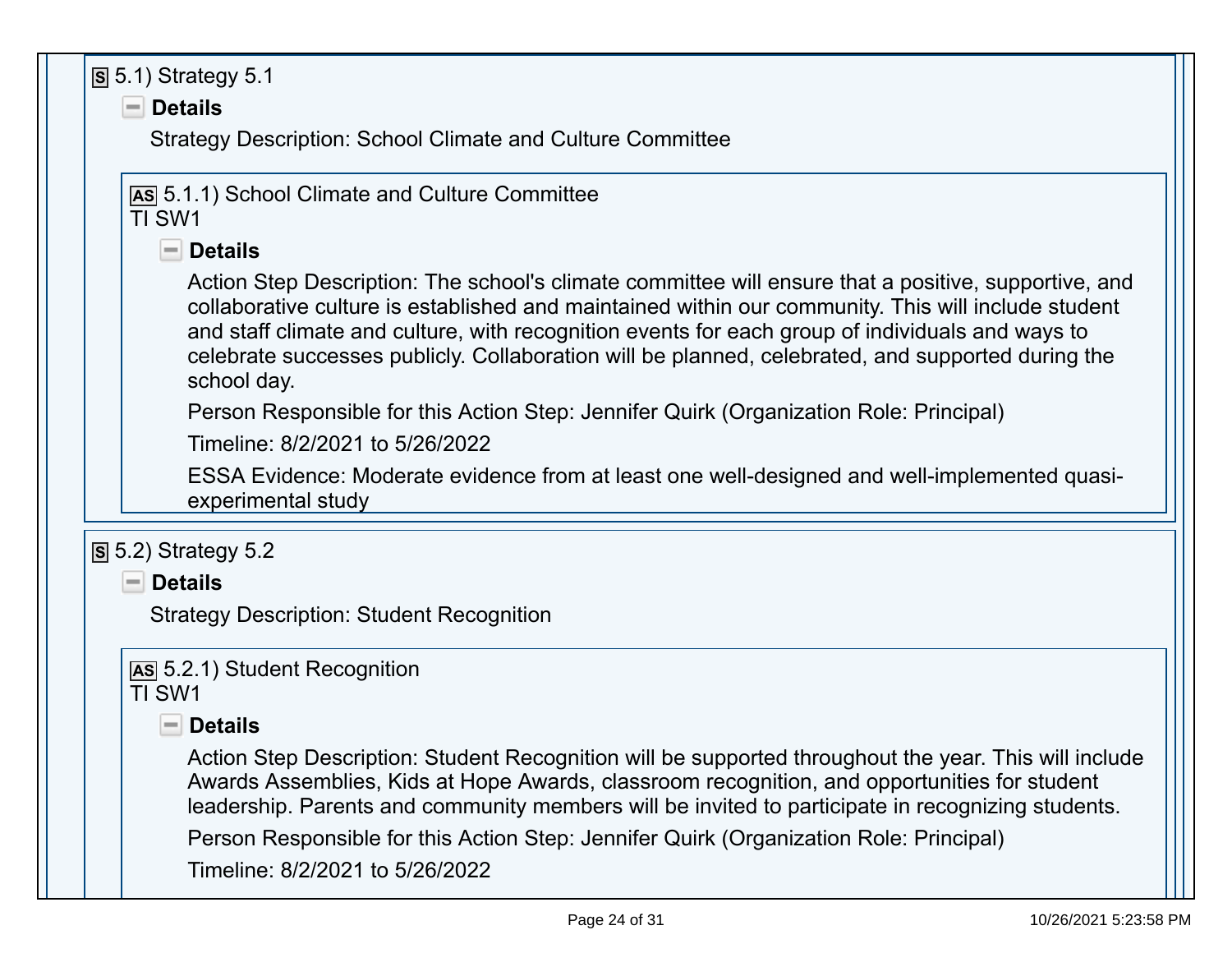| ESSA Evidence: Moderate evidence from at least one well-designed and well-implemented quasi-<br>experimental study                                                                                                                                                                                                                                                                                                                                                                                                                                                                                                                                                                                                          |
|-----------------------------------------------------------------------------------------------------------------------------------------------------------------------------------------------------------------------------------------------------------------------------------------------------------------------------------------------------------------------------------------------------------------------------------------------------------------------------------------------------------------------------------------------------------------------------------------------------------------------------------------------------------------------------------------------------------------------------|
| $\overline{S}$ 5.3) Strategy 5.3                                                                                                                                                                                                                                                                                                                                                                                                                                                                                                                                                                                                                                                                                            |
| $\blacksquare$ Details<br>Strategy Description: School-Wide Discipline and Safety Plan                                                                                                                                                                                                                                                                                                                                                                                                                                                                                                                                                                                                                                      |
|                                                                                                                                                                                                                                                                                                                                                                                                                                                                                                                                                                                                                                                                                                                             |
| AS 5.3.1) School-Wide Behavior and Safety Plan<br>SSPYEAR1                                                                                                                                                                                                                                                                                                                                                                                                                                                                                                                                                                                                                                                                  |
| $\blacksquare$ Details                                                                                                                                                                                                                                                                                                                                                                                                                                                                                                                                                                                                                                                                                                      |
| Action Step Description: WVE administration will ensure a safe and orderly school environment.<br>Regular safety drills will be conducted regularly (fire drills- monthly, lockdown drills- each semester)<br>to ensure staff and students' preparedness. A consistent school-wide behavior program ensures that<br>clear expectations and positive supports are in place to celebrate students who are following school<br>expectations, and that opportunities for students to correct their behavior are in place for students<br>who are making poor choices. The School Safety Team will meet monthly to determine what staff<br>training and supports are needed regarding development of a positive behavior system. |
| Person Responsible for this Action Step: Jennifer Quirk (Organization Role: Principal)                                                                                                                                                                                                                                                                                                                                                                                                                                                                                                                                                                                                                                      |
| Timeline: 8/2/2021 to 5/26/2022                                                                                                                                                                                                                                                                                                                                                                                                                                                                                                                                                                                                                                                                                             |
| ESSA Evidence: Moderate evidence from at least one well-designed and well-implemented quasi-<br>experimental study                                                                                                                                                                                                                                                                                                                                                                                                                                                                                                                                                                                                          |
| $\overline{S}$ 5.4) Strategy 5.4<br><b>Details</b><br>$=$<br>Strategy Description: Monitor and Evaluate School-Wide Discipline and Safety Plan                                                                                                                                                                                                                                                                                                                                                                                                                                                                                                                                                                              |
| AS 5.4.1) Monitor and Evaluate School-Wide Behavior and Safety Plan<br>SSPYEAR1<br><b>Details</b>                                                                                                                                                                                                                                                                                                                                                                                                                                                                                                                                                                                                                           |
|                                                                                                                                                                                                                                                                                                                                                                                                                                                                                                                                                                                                                                                                                                                             |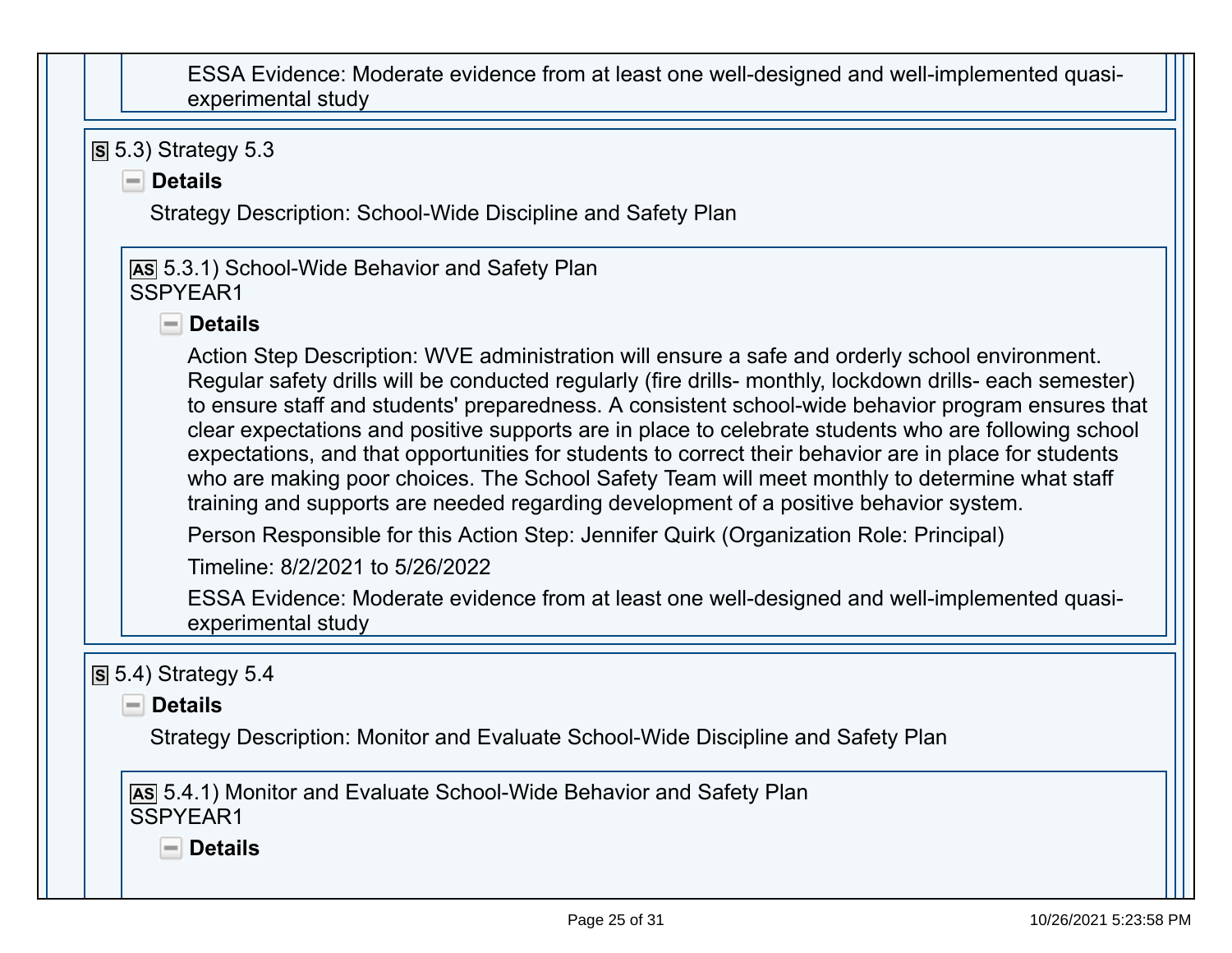Action Step Description: The School Safety Assessment & Prevention Team (SSAPT) will monitor and evaluate the school-wide behavior plan implementation and student recognition associated withthe program. The team will review previous year's discipline referral data to make decisions about what parts of the behavior plan are working and which need revision. Staff, student, and communityinput will be solicited to assist in plan development and design.

Person Responsible for this Action Step: Jennifer Quirk (Organization Role: Principal)

Timeline: 8/2/2021 to 5/26/2022

 ESSA Evidence: Moderate evidence from at least one well-designed and well-implemented quasiexperimental study

**P** 6) Principle 6 - Family and Community Engagement

#### **Details**

 Primary Need: WVES needs to create and maintain positive collaborative partnerships among families,communities, and school to support student learning.

Root Cause: -Lack of community resources in immediate area for social/emotional learning, mental health, andextracurricular activities for students -No effort to reach out to area businesses to request school support -Noaction plan in place to expand community partnerships

Needs Statement: WVES needs to create and maintain positive collaborative partnerships among families,communities, and school to support student learning.

Desired Outcomes: WVES will create and maintain positive collaborative partnerships among families,communities, and school to support student learning.

SMART Goal: By December 2021, WVES will develop a plan to expand partnerships in our community tosupport families in improving student learning and physical and mental health.

# **S** 6.1) Strategy 6.1

#### **Details**

Strategy Description: Transition Programs for Pre-K and 5th Grade Students

**AS** 6.1.1) Transition Programs for Pre-K and 5th Grade Students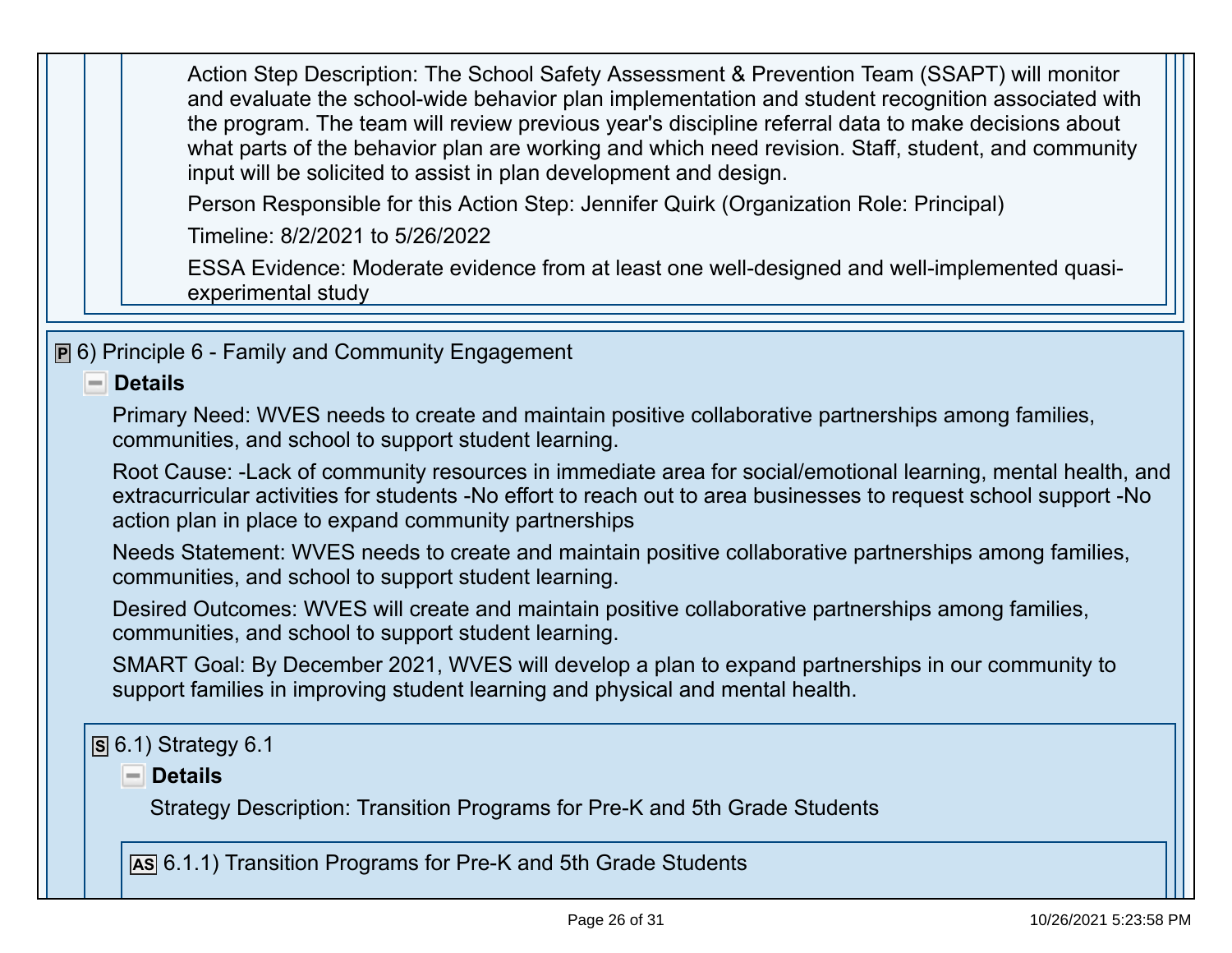#### TI SW1

### **Details**

 Action Step Description: WVES will hold transition meetings fro students with special needs comingup from the preschool program. The school will provide a Kindergarten Round-Up in the spring, to register and welcome all incoming students for the 2021-22 school year. A 5th grade Move-Up Daywill be coordinated with the middle school to ensure a positive transition from 5th to 6th grade.

Person Responsible for this Action Step: Jennifer Quirk (Organization Role: Principal)

Timeline: 8/2/2021 to 8/26/2022

 ESSA Evidence: Moderate evidence from at least one well-designed and well-implemented quasiexperimental study

**S** 6.2) Strategy 6.2

**Details**

Strategy Description: Home-School Communication

**AS** 6.2.1) Home-School CommunicationTI SW1

### **Details**

 Action Step Description: Site administration will send out a monthly newsletter to families with relevant information and upcoming events. Monthly Coffee with the Principal meetings will be held (intandem with the WV Middle School, whenever possible), to inform parents of progress on the school's IAP, Title I programming, parent education workshops, and student achievement data. Monthly PTO meetings will be held to plan events that will increase community involvement in theschool.

Person Responsible for this Action Step: Jennifer Quirk (Organization Role: Principal)

Timeline: 8/2/2021 to 8/26/2022

 ESSA Evidence: Demonstrates a Rationale - A well-specified logic model that is informed by research or an evaluation that suggests how the intervention is likely to improve relevant outcomes and an effort to study the effects of the intervention, ideally producing promising evidence or higher,that will happen as part of the intervention or is underway elsewhere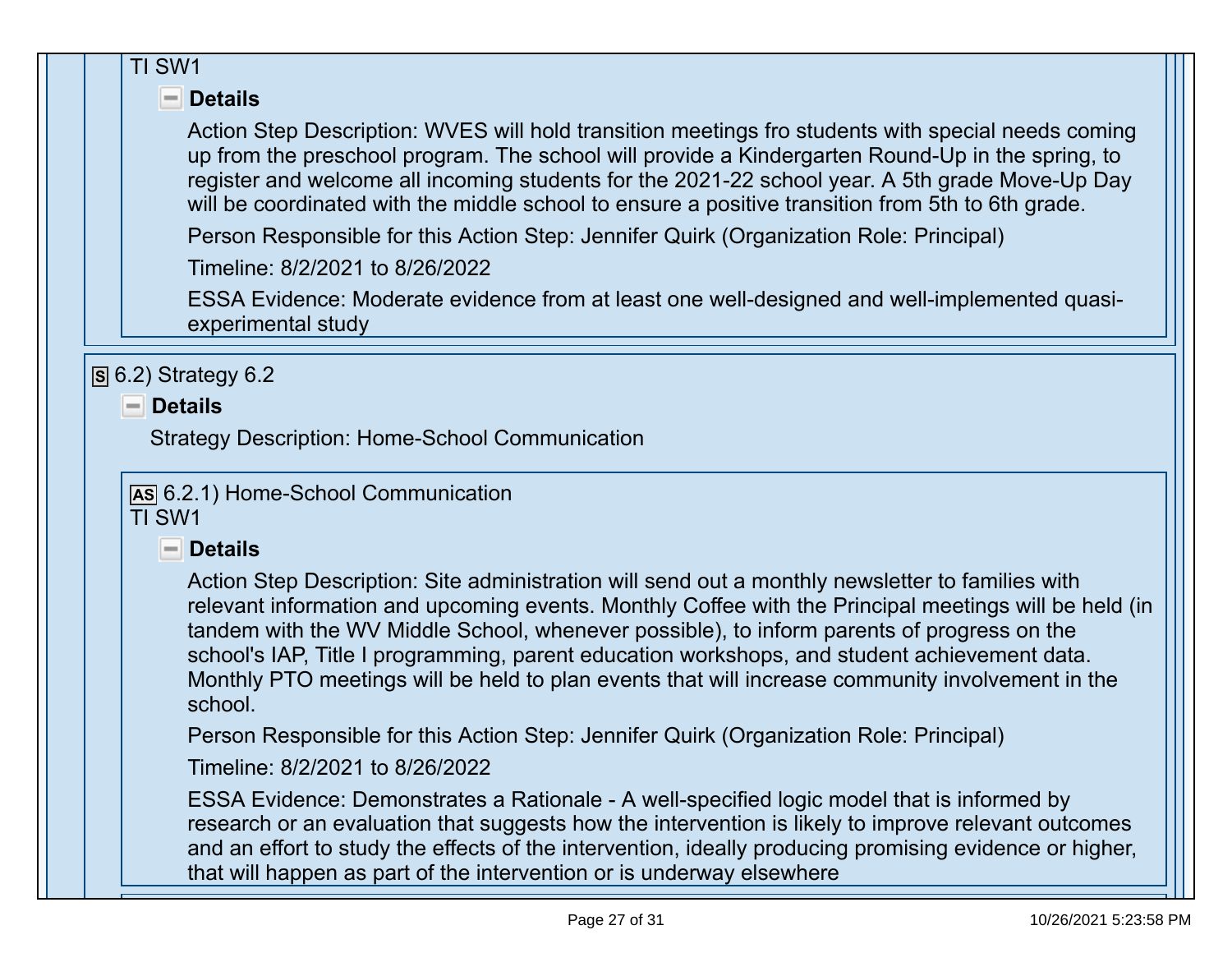#### **AS** 6.2.2) Annual Title 1 MeetingsTI SW1

### **Details**

 Action Step Description: WVE will host two annual Title 1 meetings with parents during the 1st and 4th quarter to discuss Title 1, the school and district IAPs, and opportunities for students and parents. During the meetings, updates on the school Title 1 allocation, the IAP and opportunities for parents tobecome involved will be discussed. Parents will be asked to provide input and make suggestions.

Person Responsible for this Action Step: Jennifer Quirk (Organization Role: Principal)

Timeline: 8/2/2021 to 5/26/2022

 ESSA Evidence: Demonstrates a Rationale - A well-specified logic model that is informed by research or an evaluation that suggests how the intervention is likely to improve relevant outcomes and an effort to study the effects of the intervention, ideally producing promising evidence or higher,that will happen as part of the intervention or is underway elsewhere

# **S** 6.3) Strategy 6.3

### **Details**

Strategy Description: Parent Conferences

**AS** 6.3.1) Parent Conferences & Learning NightsTI SW1

### **Details**

 Action Step Description: WVES teachers will hold in-person or virtual conferences with parents, at aminimum of twice a year. Student data will be shared with parents, including comparative data soparents can see how their child is performing academically as compared with their peers. Additionally, Curriculum Nights will be hosted twice a year, where teachers will share with parentsstrategies and ideas to practice at home.

Person Responsible for this Action Step: Jennifer Quirk (Organization Role: Principal)

Timeline: 8/2/2021 to 8/26/2022

 ESSA Evidence: Demonstrates a Rationale - A well-specified logic model that is informed byresearch or an evaluation that suggests how the intervention is likely to improve relevant outcomes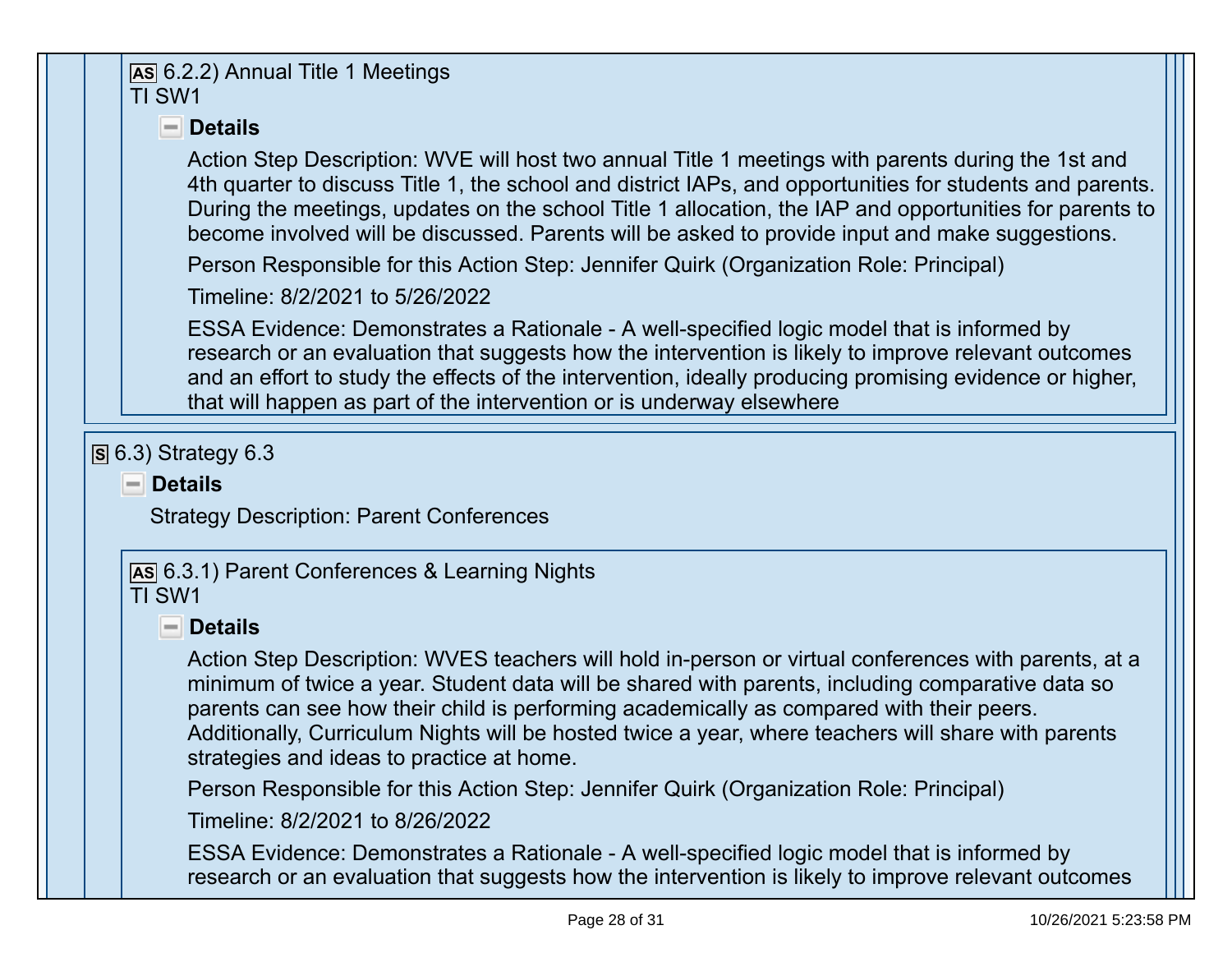| and an effort to study the effects of the intervention, ideally producing promising evidence or higher,<br>that will happen as part of the intervention or is underway elsewhere                                                                                                                                                                                                      |
|---------------------------------------------------------------------------------------------------------------------------------------------------------------------------------------------------------------------------------------------------------------------------------------------------------------------------------------------------------------------------------------|
| $\overline{S}$ 6.4) Strategy 6.4                                                                                                                                                                                                                                                                                                                                                      |
| $\blacksquare$ Details                                                                                                                                                                                                                                                                                                                                                                |
| <b>Strategy Description: Childcare and Translation Services</b>                                                                                                                                                                                                                                                                                                                       |
| AS 6.4.1) Childcare and Translation Services<br>TI SW1                                                                                                                                                                                                                                                                                                                                |
| - Details                                                                                                                                                                                                                                                                                                                                                                             |
| Action Step Description: Childcare services will be provided at all parent functions and meetings, paid<br>out of Title I funding. Translation services will also be available for all parent meetings, paid out of<br>Title I funding.                                                                                                                                               |
| Person Responsible for this Action Step: Jennifer Quirk (Organization Role: Principal)                                                                                                                                                                                                                                                                                                |
| Timeline: 8/2/2021 to 8/26/2022                                                                                                                                                                                                                                                                                                                                                       |
| ESSA Evidence: Demonstrates a Rationale - A well-specified logic model that is informed by<br>research or an evaluation that suggests how the intervention is likely to improve relevant outcomes<br>and an effort to study the effects of the intervention, ideally producing promising evidence or higher,<br>that will happen as part of the intervention or is underway elsewhere |
| $\overline{S}$ 6.5) Strategy 6.5                                                                                                                                                                                                                                                                                                                                                      |
| <b>Details</b><br>$=$                                                                                                                                                                                                                                                                                                                                                                 |
| <b>Strategy Description: ELD Parent Workshops</b>                                                                                                                                                                                                                                                                                                                                     |
| AS 6.5.1) ELD Parent Workshops<br>Title III LEP                                                                                                                                                                                                                                                                                                                                       |
| <b>Details</b><br>$\equiv$                                                                                                                                                                                                                                                                                                                                                            |
| Action Step Description: A parent workshop will be provided for parents of ELL students, focused on<br>early literacy skills, language acquisition, and how parents can foster English proficiency at home.                                                                                                                                                                           |
| Person Responsible for this Action Step: Jennifer Quirk (Organization Role: Principal)                                                                                                                                                                                                                                                                                                |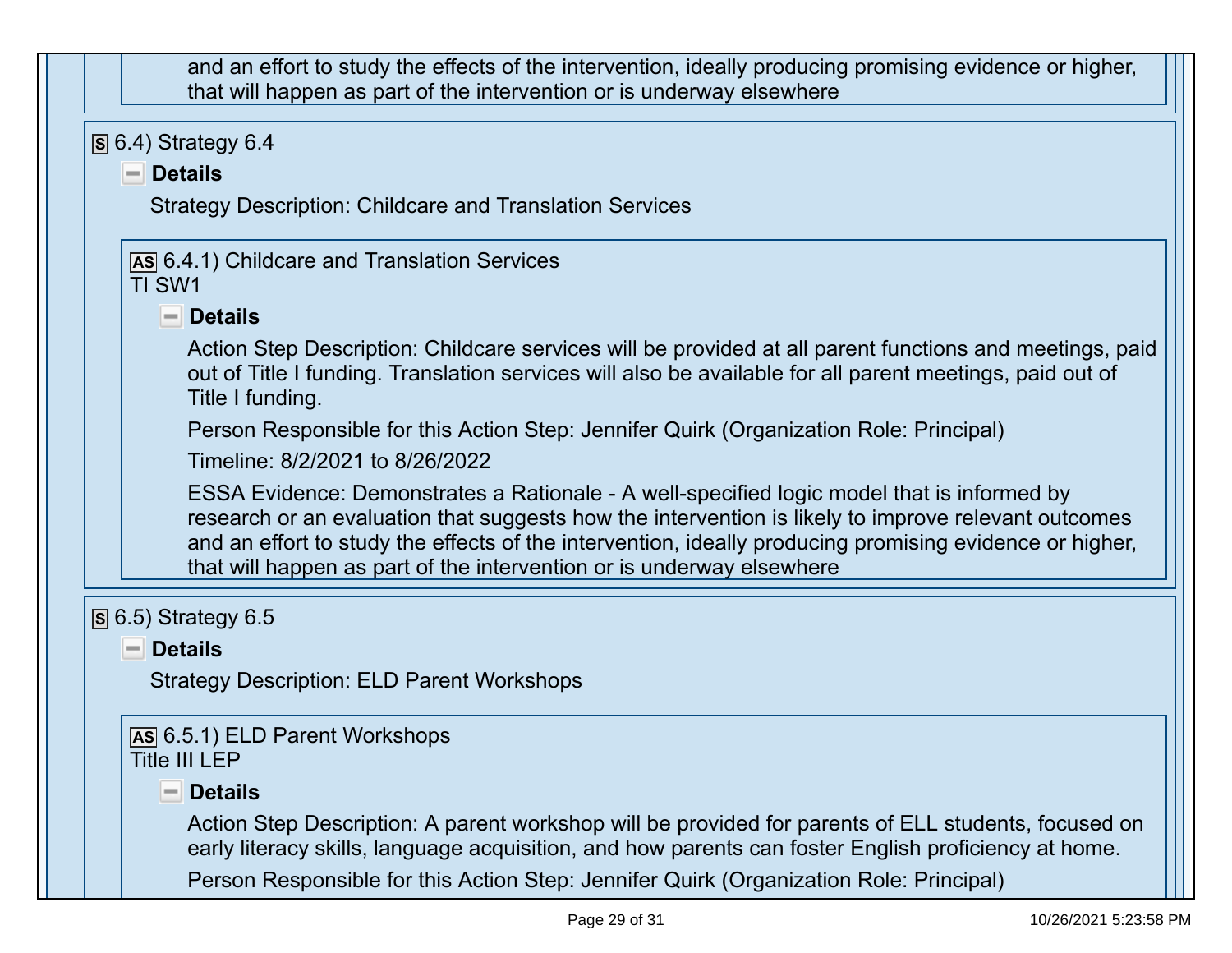| Timeline: 8/2/2021 to 5/26/2022                                                                                                                                                                                                                                                                                                                                                       |
|---------------------------------------------------------------------------------------------------------------------------------------------------------------------------------------------------------------------------------------------------------------------------------------------------------------------------------------------------------------------------------------|
| ESSA Evidence: Demonstrates a Rationale - A well-specified logic model that is informed by<br>research or an evaluation that suggests how the intervention is likely to improve relevant outcomes<br>and an effort to study the effects of the intervention, ideally producing promising evidence or higher,<br>that will happen as part of the intervention or is underway elsewhere |
| $\overline{S}$ 6.6) Strategy 6.6                                                                                                                                                                                                                                                                                                                                                      |
| $\blacksquare$ Details                                                                                                                                                                                                                                                                                                                                                                |
| <b>Strategy Description: Community Partnerships</b>                                                                                                                                                                                                                                                                                                                                   |
| As 6.6.1) Community Partnerships<br>TI SW1                                                                                                                                                                                                                                                                                                                                            |
| $\blacksquare$ Details                                                                                                                                                                                                                                                                                                                                                                |
| Action Step Description: WVES has community partnerships that support student achievement and<br>parent engagement. Current partners are: Peter Piper Pizza, St. Mary's Food Bank, Valley of the Sun<br>United Way, Northwest Christian School, Grand Canyon University (Restorative Justice).                                                                                        |
| Person Responsible for this Action Step: Jennifer Quirk (Organization Role: Principal)                                                                                                                                                                                                                                                                                                |
| Timeline: 8/2/2021 to 8/26/2022                                                                                                                                                                                                                                                                                                                                                       |
| ESSA Evidence: Demonstrates a Rationale - A well-specified logic model that is informed by<br>research or an evaluation that suggests how the intervention is likely to improve relevant outcomes<br>and an effort to study the effects of the intervention, ideally producing promising evidence or higher,<br>that will happen as part of the intervention or is underway elsewhere |
| $\boxed{S}$ 6.7) Strategy 6.7                                                                                                                                                                                                                                                                                                                                                         |
| <b>Details</b>                                                                                                                                                                                                                                                                                                                                                                        |
| Strategy Description: Monitor and Evaluate Home-School Communication                                                                                                                                                                                                                                                                                                                  |
|                                                                                                                                                                                                                                                                                                                                                                                       |
| [AS 6.7.1) Monitor and Evaluate Home-School Communication<br>TI SW1                                                                                                                                                                                                                                                                                                                   |
| <b>Details</b><br>$\sim$                                                                                                                                                                                                                                                                                                                                                              |
|                                                                                                                                                                                                                                                                                                                                                                                       |